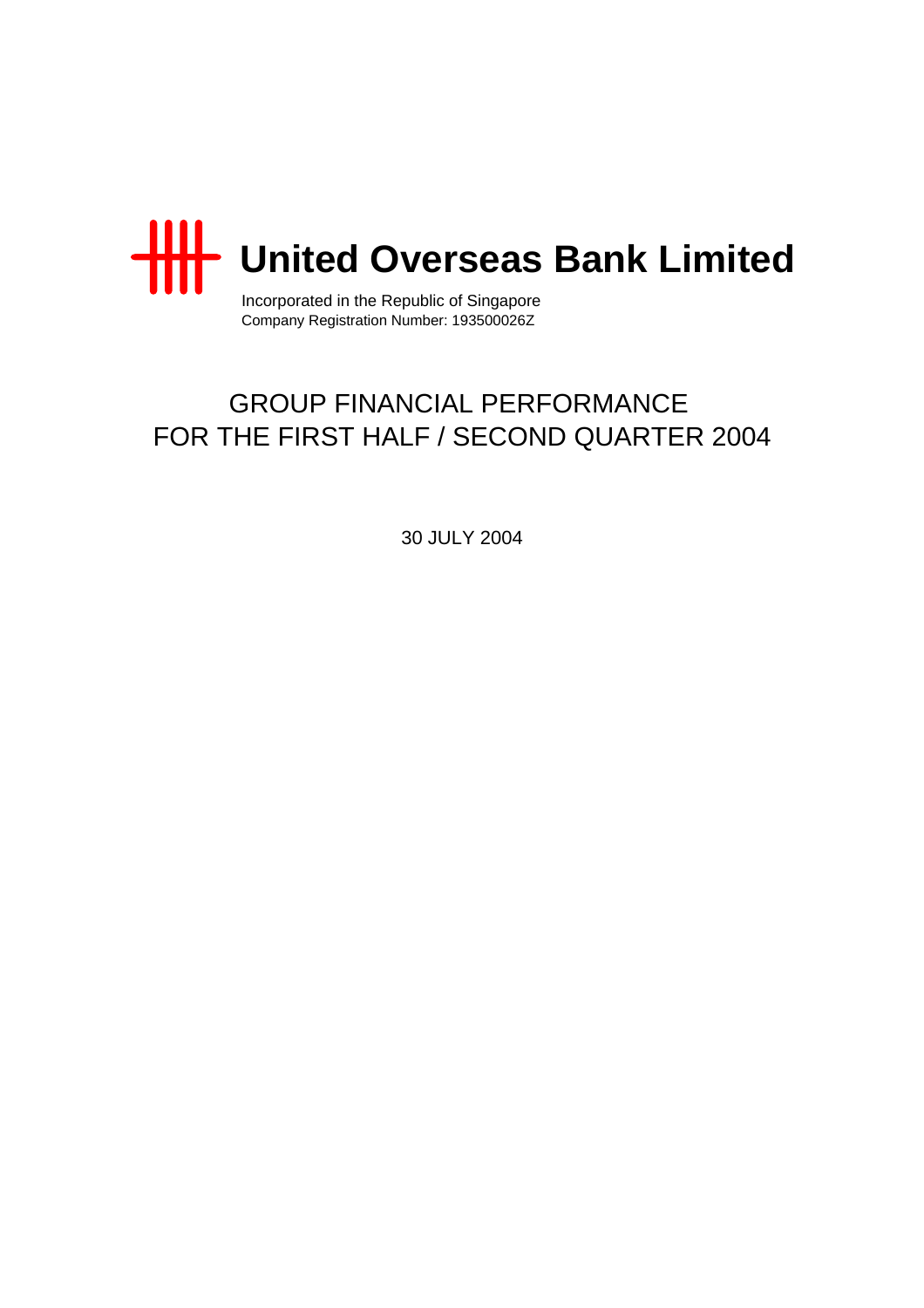## **Contents**

| I) Highlights and Performance Indicators                                         | $2$ to $3$ |
|----------------------------------------------------------------------------------|------------|
| Key Indicators                                                                   | 2          |
| Other Indicators                                                                 | 3          |
| II) Review of Financial Performance                                              | 4 to 11    |
| Review of Group Performance                                                      | $4 - 5$    |
| <b>Unaudited Consolidated Income Statement</b>                                   | $6 - 7$    |
| Net Interest Income                                                              | 8          |
| Non-Interest Income                                                              | 9          |
| <b>Operating Expenses</b>                                                        | 10         |
| <b>Other Operating Expenses</b>                                                  | 10         |
| Provisions Charged to Income Statement                                           | 11         |
| III) Non-Performing Loans and Cumulative Provisions                              | 12 to 15   |
| Non-Performing Loans and Cumulative Provisions of the Group                      | 12         |
| Non-Performing Loans by Region                                                   | 13         |
| Non-Performing Loans by Industry                                                 | 13         |
| Specific Provisions by Region                                                    | 14         |
| Specific Provisions by Industry                                                  | 14         |
| Secured / Unsecured Non-Performing Loans                                         | 14         |
| Collateral                                                                       | 15         |
| <b>IV) Segmental Analysis</b>                                                    | 16 to 19   |
| <b>Business Segments</b>                                                         | $16 - 18$  |
| <b>Geographical Segments</b>                                                     | 19         |
| V) Overview of Balance Sheet                                                     | 20 to 24   |
| <b>Total Assets</b>                                                              | 20         |
| <b>Securities</b>                                                                | 20         |
| <b>Customer Loans</b>                                                            | $21 - 22$  |
| Deposits                                                                         | 22         |
| Loans / Deposits Ratio                                                           | 22         |
| Debts Issued                                                                     | 23         |
| Shareholders' Funds                                                              | 24         |
| <b>VI) Capital Adequacy Ratio</b>                                                | 25         |
| <b>VII) Exposure By Country of Operations</b>                                    | 26 to 27   |
| Appendix 1 - Unaudited Consolidated Balance Sheet                                |            |
| Appendix 2 - Unaudited Consolidated Statement of Changes in Shareholders' Equity |            |

Appendix 3 - Unaudited Consolidated Cash Flow Statement

Note: Certain comparative figures have been restated to conform with the current period's presentation. Certain figures in this report may not add up to the relevant totals due to rounding.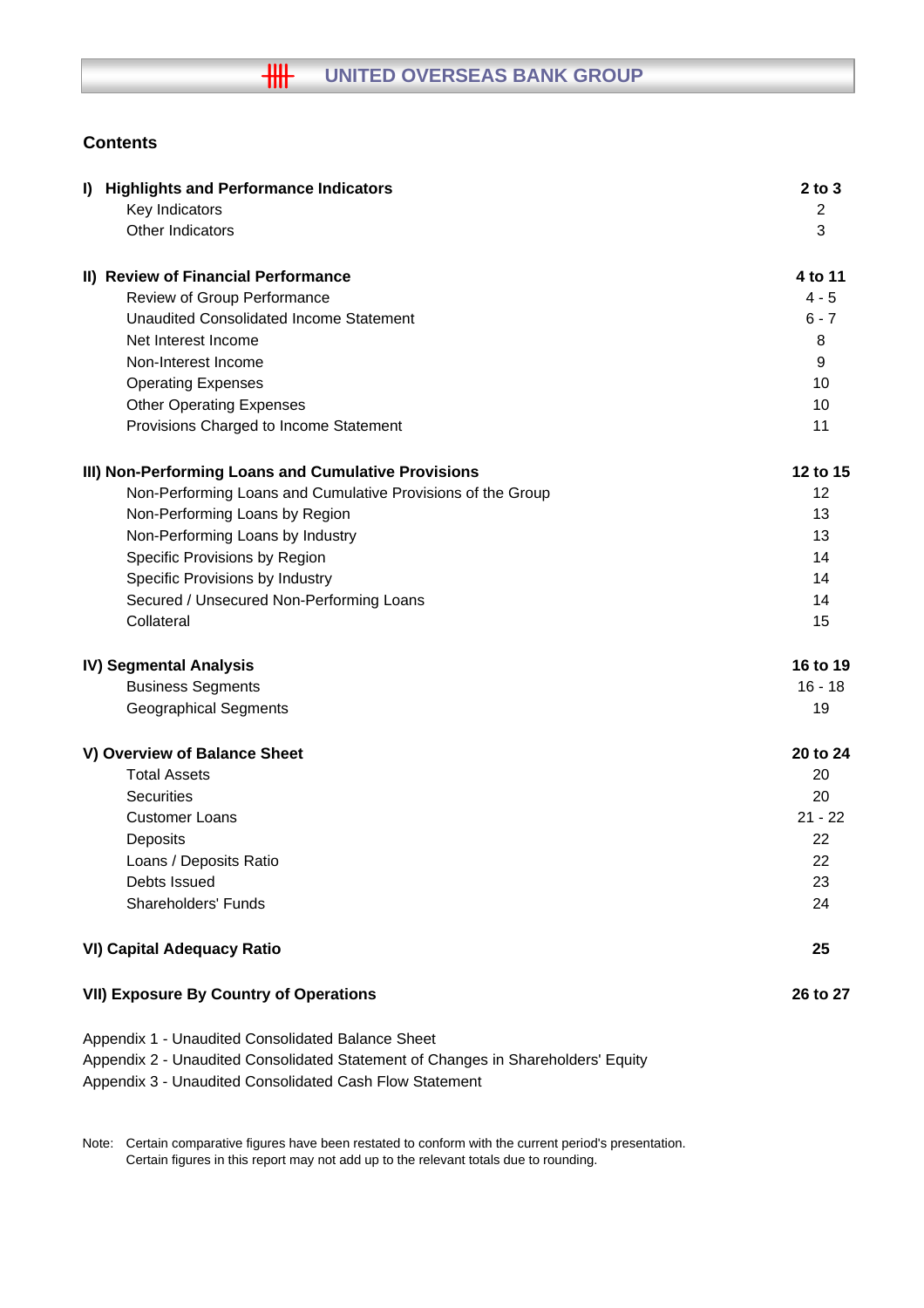## *I) Highlights and Performance Indicators*

|                                                                     | 1st Half<br>2004 | 1st Half<br>2003 |                          | 1H04/<br>1H03<br>(% ) | 2nd<br>Quarter<br>2004 | 1st<br>Quarter<br>2004   | 2nd<br>Quarter<br>2003 |                | 2Q04/<br>2Q03<br>(%) |
|---------------------------------------------------------------------|------------------|------------------|--------------------------|-----------------------|------------------------|--------------------------|------------------------|----------------|----------------------|
| • Key Indicators                                                    |                  |                  |                          |                       |                        |                          |                        |                |                      |
| Net interest income (NII) (\$'m)                                    | 1,056            | 1,028            | $\pm$                    | 2.7                   | 533                    | 523                      | 510                    | $+$            | 4.3                  |
| Non-interest income (Non NII) (\$'m)                                | 515              | 547              | $\blacksquare$           | 5.7                   | 222                    | 293                      | 278                    | $\blacksquare$ | 20.1                 |
| Total income (\$'m)                                                 | 1,571            | 1,575            | $\overline{\phantom{a}}$ | 0.2                   | 755                    | 816                      | 789                    | $\blacksquare$ | 4.3                  |
| Total expenses (\$'m)                                               | 548              | 537              | $+$                      | 2.1                   | 280                    | 268                      | 271                    | $\ddot{}$      | 3.4                  |
| Operating profit before goodwill                                    |                  |                  |                          |                       |                        |                          |                        |                |                      |
| amortisation and provisions (\$'m)                                  | 1,023            | 1,038            | $\frac{1}{2}$            | 1.4                   | 474                    | 548                      | 517                    | $\blacksquare$ | 8.3                  |
| Net profit after tax<br>۰                                           |                  |                  |                          |                       |                        |                          |                        |                |                      |
| - Including goodwill amortisation (\$'m)                            | 705              | 501              | $\ddot{}$                | 40.5                  | 347                    | 357                      | 239                    | $\ddot{}$      | 45.6                 |
| - Excluding goodwill amortisation (\$'m)                            | 805              | 603              | $+$                      | 33.5                  | 398                    | 407                      | 290                    | $\ddot{}$      | 37.4                 |
| Income mix:<br>❖                                                    |                  |                  |                          |                       |                        |                          |                        |                |                      |
| - NII / Total income (%)                                            | 67.2             | 65.3             |                          | $+ 1.9 %$ pt          | 70.5                   | 64.1                     | 64.7                   |                | $+ 5.8 %$ pt         |
| - Non NII / Total income (%)                                        | 32.8             | 34.7             |                          | $-1.9%$ pt            | 29.5                   | 35.9                     | 35.3                   | ۰.             | 5.8 % pt             |
|                                                                     | 100.0            | 100.0            |                          |                       | 100.0                  | 100.0                    | 100.0                  |                |                      |
| Profit (before tax and goodwill<br>❖<br>amortisation) contribution: |                  |                  |                          |                       |                        |                          |                        |                |                      |
| - Onshore (including ACU) (%)                                       | 80.5             | 75.6             |                          | $+ 4.9 %$ pt          | 82.0                   | 79.3                     | 71.4                   |                | + 10.6 % pt          |
| - Offshore (%)                                                      | 19.5             | 24.4             |                          | 4.9 % pt              | 18.0                   | 20.7                     | 28.6                   |                | - 10.6 % pt          |
|                                                                     | 100.0            | 100.0            |                          |                       | 100.0                  | 100.0                    | 100.0                  |                |                      |
| ❖ Annualised return on average<br>shareholders' funds               |                  |                  |                          |                       |                        |                          |                        |                |                      |
| - Including goodwill amortisation (%)                               | 10.5             | 7.8              |                          | $+ 2.7 %$ pt          | 10.4                   | 10.6                     | 7.4                    |                | $+3.0%$ pt           |
| - Excluding goodwill amortisation (%)                               | 12.0             | 9.4              |                          | $+ 2.6 %$ pt          | 11.9                   | 12.1                     | 9.0                    |                | $+ 2.9 %$ pt         |
| * Annualised basic earnings per share                               |                  |                  |                          |                       |                        |                          |                        |                |                      |
| - Including goodwill amortisation $(\phi)$                          | 89.7             | 63.8             | $\ddot{}$                | 40.6                  | 88.4                   | 90.9                     | 60.7                   | $\ddot{}$      | 45.6                 |
| - Excluding goodwill amortisation (¢)                               | 102.5            | 76.8             | $\pm$                    | 33.5                  | 101.2                  | 103.7                    | 73.7                   | $\ddot{}$      | 37.3                 |
| * Annualised return on average assets                               |                  |                  |                          |                       |                        |                          |                        |                |                      |
| - Including goodwill amortisation (%)                               | 1.21             | 0.94             |                          | $+ 0.27 %$ pt         | 1.18                   | 1.23                     | 0.89                   |                | $+ 0.29 %$ pt        |
| - Excluding goodwill amortisation (%)                               | 1.38             | 1.13             |                          | $+ 0.25 %$ pt         | 1.36                   | 1.41                     | 1.08                   |                | $+ 0.28 %$ pt        |
| * Annualised NII / Average interest<br>bearing assets (%)           | 2.15             | 2.23             |                          | $-0.08 \%$ pt         | 2.14                   | 2.16                     | 2.19                   |                | $-0.05%$ pt          |
| Expense / Income ratio (%)<br>۰                                     | 34.9             | 34.1             |                          | $+ 0.8 %$ pt          | 37.2                   | 32.8                     | 34.4                   |                | $+ 2.8 %$ pt         |
| Dividend rate - Interim (%)<br>۰                                    | 20.0             | 20.0             |                          | -                     | 20.0                   | $\overline{\phantom{a}}$ | 20.0                   |                |                      |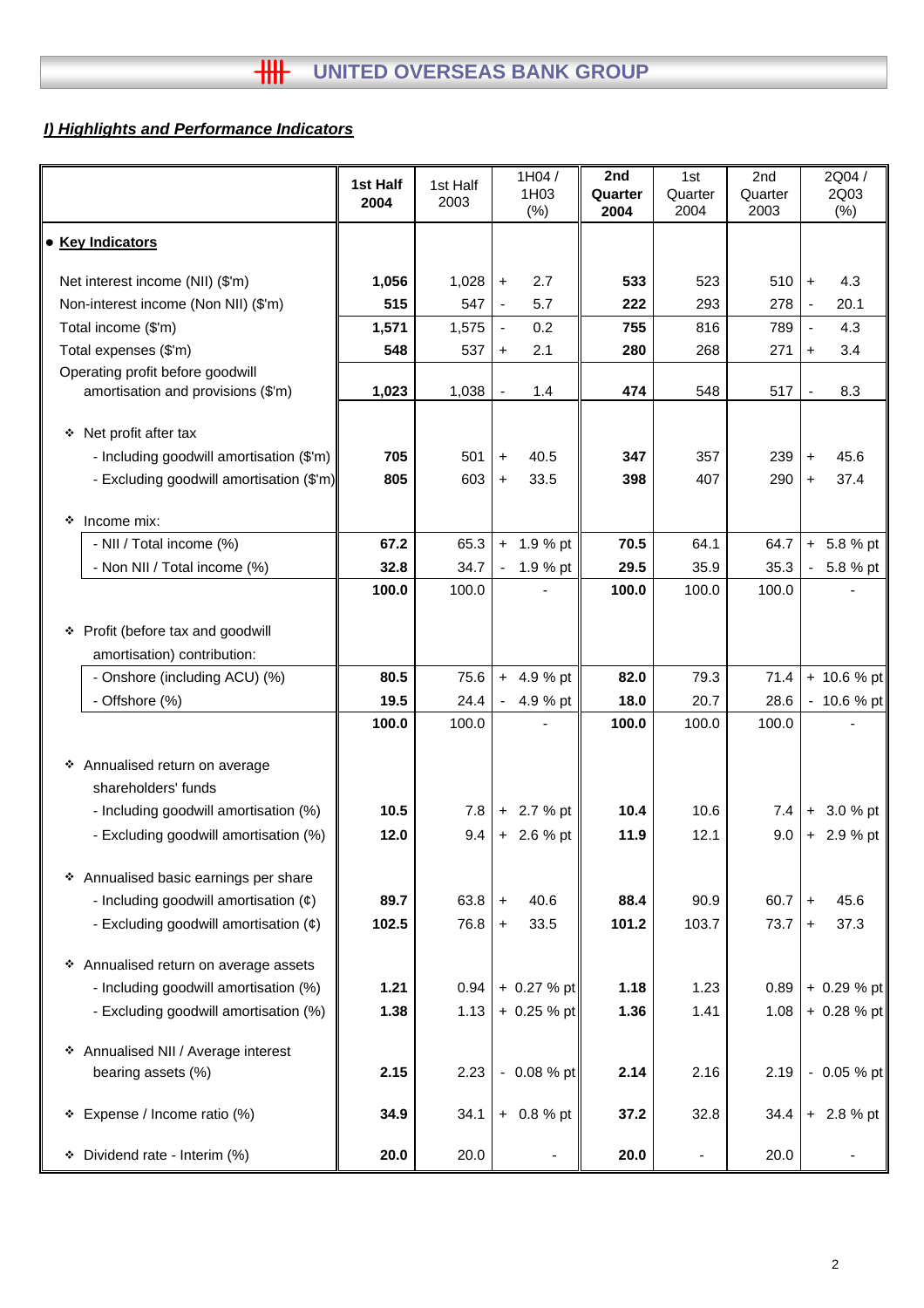## *I) Highlights and Performance Indicators*

|                                                   | 30-Jun-04 | 31-Dec-03 | Jun-04 /<br>$Dec-03$<br>$(\%)$ | 30-Jun-03 | Jun-04 /<br>$Jun-03$<br>$(\% )$ |
|---------------------------------------------------|-----------|-----------|--------------------------------|-----------|---------------------------------|
| <b>Other Indicators</b>                           |           |           |                                |           |                                 |
| Customer loans (net) (\$'m)<br>۰                  | 59,895    | 59,297    | 1.0<br>$\ddot{}$               | 59,760    | 0.2<br>$\ddot{}$                |
| Customer deposits (\$'m)<br>٠                     | 71,631    | 69,863    | 2.5<br>$\ddot{}$               | 66,828    | 7.2<br>$\ddot{}$                |
| Loans / Deposits ratio $^\circledR$ (%)<br>۰      | 83.6      | 84.9      | 1.3 % pt<br>$\sim$             | 89.4      | 5.8 % pt<br>$\blacksquare$      |
| Non-performing loans (NPLs) (\$'m)<br>۰           | 4,852     | 5,160     | 6.0                            | 5,393     | 10.0                            |
| Cumulative provisions (\$'m)<br>۰                 | 3,249     | 3,332     | 2.5<br>$\blacksquare$          | 3,496     | 7.1                             |
| NPLs <sup>^</sup> / Gross customer loans (%)<br>۰ | 7.6       | 8.1       | 0.5 % pt<br>$\sim$             | 8.4       | 0.8 % pt<br>$\blacksquare$      |
| Cumulative provisions / NPLs (%)<br>۰             | 67.0      | 64.6      | $+ 2.4 %$ pt                   | 64.8      | 2.2 % pt<br>$+$                 |
| Total assets (\$'m)<br>❖                          | 116,805   | 113,446   | 3.0<br>$\ddot{}$               | 107,839   | 8.3<br>$\ddot{}$                |
| Shareholders' funds (\$'m)<br>❖                   | 13,450    | 13,282    | 1.3<br>$\ddot{}$               | 12,850    | 4.7<br>$\ddot{}$                |
| Unrealised revaluation surplus * (\$'m)<br>۰      | 1,483     | 1,464     | 1.3<br>$+$                     | 1,386     | 7.0<br>$\ddot{}$                |
| * Net asset value (NAV) per share (\$)            | 8.56      | 8.45      | 1.3<br>$\ddagger$              | 8.18      | 4.6<br>$\ddot{}$                |
| * Revalued NAV per share (\$)                     | 9.50      | 9.38      | 1.3<br>$\ddot{}$               | 9.06      | 4.9<br>$\ddot{}$                |
| Net tangible asset backing per share (\$)<br>۰    | 6.32      | 6.23      | 1.4<br>$\ddot{}$               | 5.90      | 7.1<br>+                        |
| Capital adequacy ratios (CAR)<br>❖                |           |           |                                |           |                                 |
| - Tier 1 capital (%)                              | 12.8      | 13.2      | 0.4 % pt                       | 12.6      | 0.2 % pt<br>$+$                 |
| - Total capital (%)                               | 13.6      | 15.2      | 1.6 % pt<br>$\blacksquare$     | 14.8      | 1.2 % pt<br>$\blacksquare$      |
| Manpower (number)<br>۰                            | 10,561    | 10,547    | 14 no.<br>$+$                  | 10,325    | 236 no.<br>$+$                  |

 $^{\circledR}$  Loans refer to net customer loans while Deposits refer to customer deposits.

^ Excluding debt securities.

\* Refers to revaluation surplus on properties and investment securities which was not incorporated into the financial statements.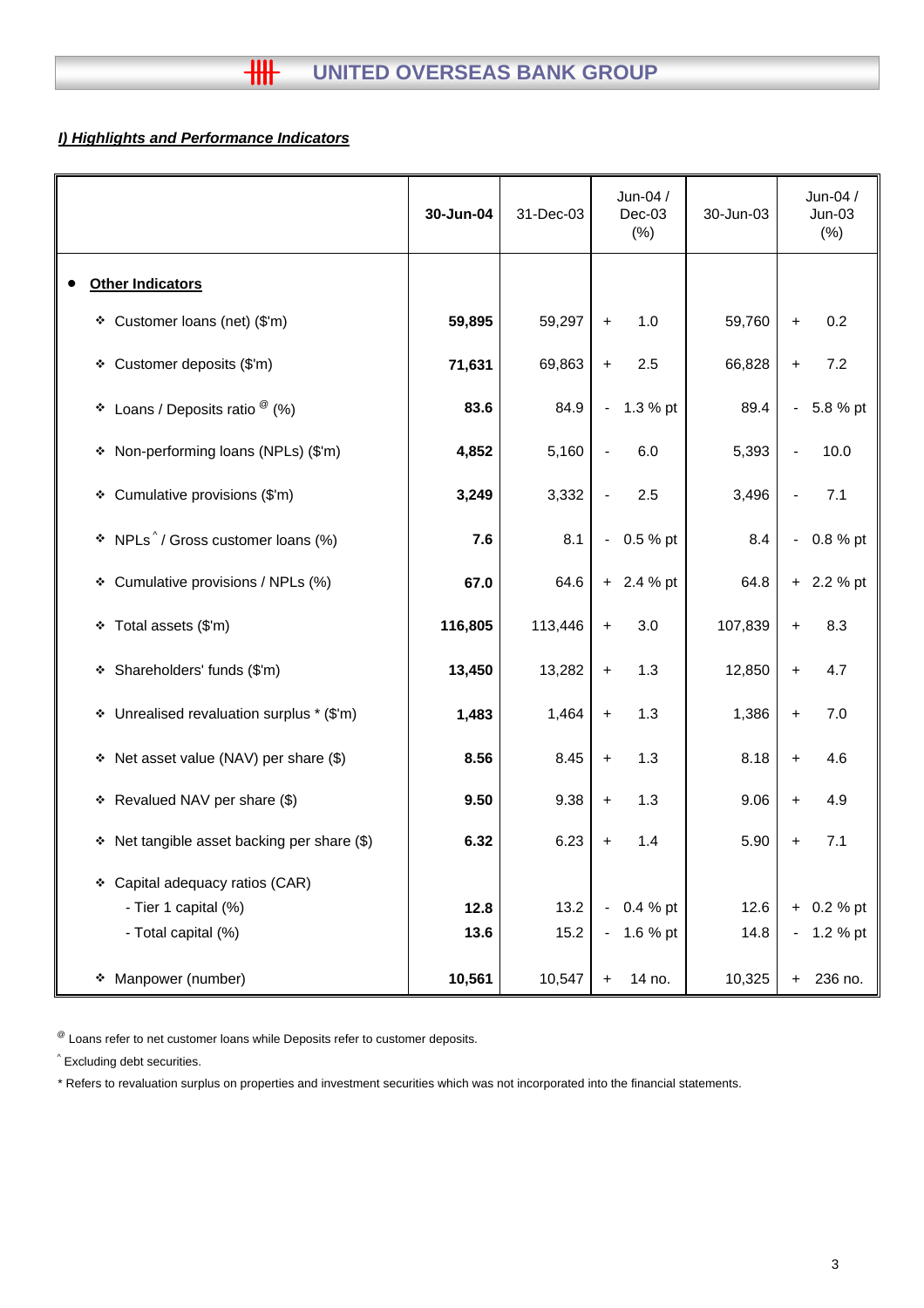The financial statements are prepared in accordance with Singapore Financial Reporting Standards and are expressed in Singapore dollars.

#### **Review of Group Performance**

#### **Results**

#### **1st Half 2004 versus 1st Half 2003**

The Group recorded a net profit after tax ("NPAT") of \$705 million in the first half of 2004 ("1H04"), an increase of 40.5% over the \$501 million registered in the first half of 2003 ("1H03"). The increase in NPAT was mainly due to lower provision charges, higher share of profit of associates, higher fee and commission income, and higher net interest income. These were partially offset by lower other operating income and higher tax expense.

Total income decreased 0.2% to \$1,571 million in 1H04 from \$1,575 million in 1H03, mainly due to lower net profit from dealing securities, government securities and derivatives, as well as lower net profit from foreign exchange dealings. These were partially offset by higher fee and commission income derived largely from investment-related and fund management activities, higher net profit from disposal of investment securities and associates, and higher net interest income from inter-bank money market activities and debt securities.

The Group's total operating expenses, comprising staff costs and other operating expenses, increased 2.1% to \$548 million in 1H04 compared to \$537 million in 1H03. Staff costs increased 1.3% to \$265 million, while other operating expenses increased 3.0% to \$283 million. The increase in other operating expenses was mainly due to higher commission and brokerage expenses incurred to support the increased business volume. The expense-to-income ratio of the Group increased to 34.9% in 1H04 from 34.1% in 1H03.

The Group's provision charges decreased 72.9% to \$76 million in 1H04 compared to \$280 million in 1H03. The decrease was largely attributable to lower specific provisions for loans and the write-back of general provisions due to improved asset quality and economic conditions in Singapore and the region.

Share of profit of associates (before tax) increased to \$76 million in 1H04 from \$30 million in 1H03 mainly due to higher contributions from most of the Group's major associates.

#### **2nd Quarter 2004 versus 2nd Quarter 2003**

The Group's NPAT of \$347 million achieved in the second quarter of 2004 ("2Q04") was 45.6% higher than the \$239 million recorded in the second quarter of 2003 ("2Q03"). The increase was also mainly due to lower provision charges, higher share of profit of associates, higher net interest income, and higher fee and commission income, partially offset by lower other operating income and higher tax expense.

The Group's total income decreased 4.3% to \$755 million in 2Q04 from \$789 million in 2Q03, mainly due to foreign exchange losses and lower net profit from dealing securities, government securities and derivatives. These were partially offset by higher net interest income from inter-bank money market activities and debt securities, as well as higher fee and commission income derived largely from investment-related and fund management activities.

The increase in both staff costs and other operating expenses in 2Q04 resulted in the 3.4% increase in total operating expenses to \$280 million in 2Q04 from \$271 million in 2Q03. Staff costs increased 3.9% to \$135 million in 2Q04 from \$130 million in 2Q03, and other operating expenses grew 2.9% to \$145 million in 2Q04 from \$141 million in 2Q03 mainly due to higher commission and brokerage expenses. Expense-to-income ratio increased to 37.2% in 2Q04 from 34.4% in 2Q03.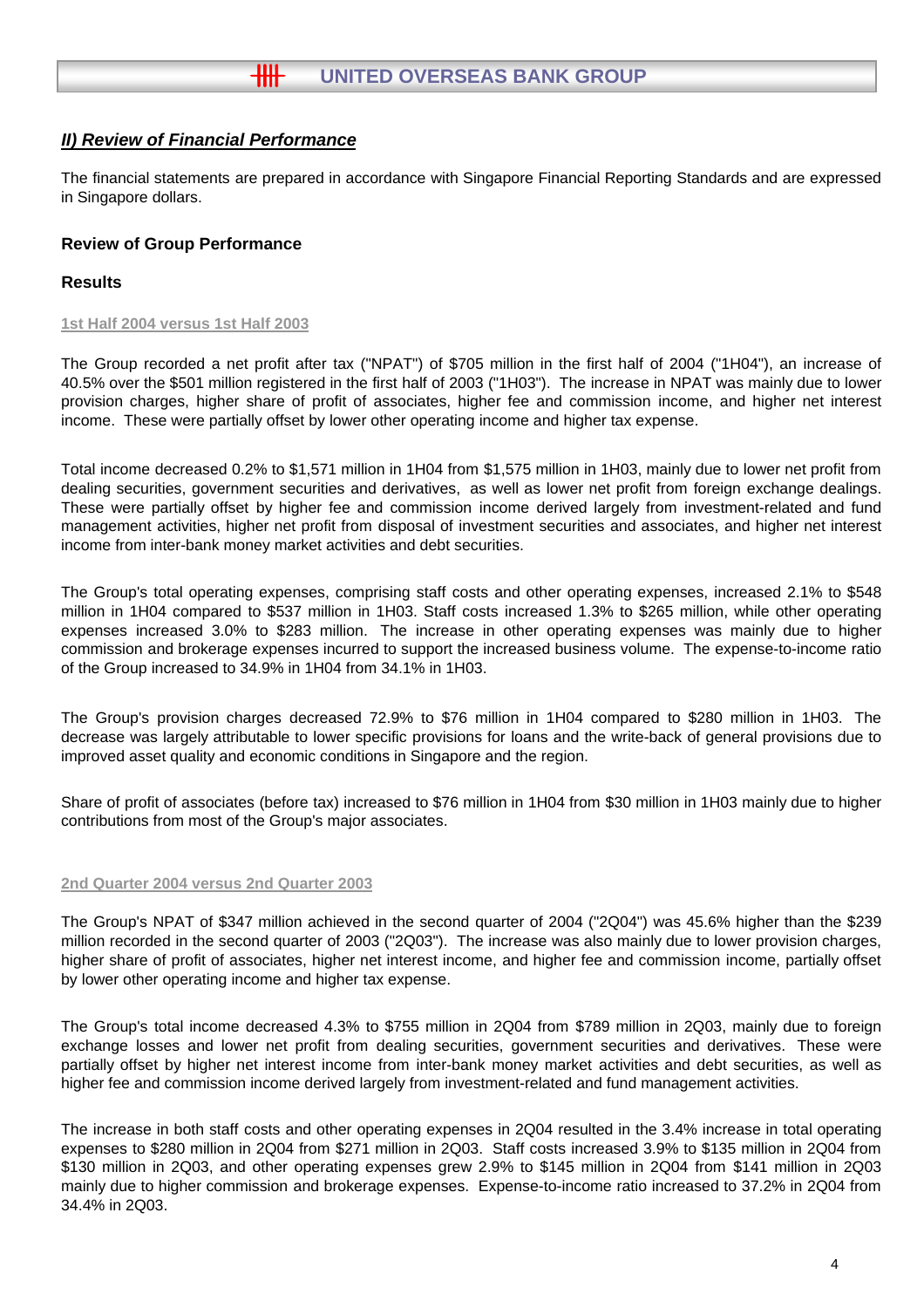#### **2nd Quarter 2004 versus 1st Quarter 2004**

The Group's net profit after tax decreased 2.8% to \$347 million in 2Q04 compared to \$357 million in the first quarter of 2004 ("1Q04"). The decrease was mainly due to lower total income and higher total operating expenses. These were partially offset by lower provision charges and higher share of profit of associates.

The Group's total income decreased 7.5% to \$755 million in 2Q04 compared to \$816 million in 1Q04 mainly due to foreign exchange losses and lower net profit from disposal of investment securities and associates, while total operating expenses increased 4.7% to \$280 million in 2Q04 compared to \$268 million in 1Q04 due to higher staff costs and other operating expenses. Consequently, expense-to-income ratio rose to 37.2% in 2Q04 compared to 32.8% in 1Q04.

The Group's provision charges were lower at \$16 million in 2Q04 compared to \$60 million in 1Q04, largely attributed to the write-back of general provisions which was partially offset by higher specific provisions for loans.

#### **Balance Sheet**

The Group's net loans and advances to customers of \$59,895 million as at 30 June 2004 were 1.0% higher than the \$59,297 million as at 31 December 2003 and 0.2% higher than the \$59,760 million as at 30 June 2003. The Group's non-performing loans ("NPLs") declined 6.0% and 10.0% to \$4,852 million as at 30 June 2004 from \$5,160 million as at 31 December 2003 and \$5,393 million as at 30 June 2003 respectively. Consequently, Group NPLs (excluding debt securities) as a percentage of gross customer loans decreased to 7.6% as at 30 June 2004 from 8.1% as at 31 December 2003 and 8.4% as at 30 June 2003. Of the total Group NPLs as at 30 June 2004, \$2,548 million or 52.5% were secured by collateral, and \$3,031 million or 62.5% were in the Substandard category.

Total cumulative specific and general provisions of the Group were \$3,249 million as at 30 June 2004 compared to \$3,332 million as at 31 December 2003 and \$3,496 million as at 30 June 2003. General provisions as at 30 June 2004 were \$1,361 million or 41.9% of total cumulative provisions. The total cumulative provisions as at 30 June 2004 provided coverage of 67.0% against Group NPLs, compared to 64.6% as at 31 December 2003 and 64.8% as at 30 June 2003. As at 30 June 2004, unsecured NPLs were 141.0% covered by total cumulative provisions, compared to 141.4% as at 31 December 2003 and 137.3% as at 30 June 2003.

Total assets of the Group as at 30 June 2004 were \$116,805 million, representing a growth of 3.0% and 8.3% over the \$113,446 million as at 31 December 2003 and the \$107,839 million as at 30 June 2003 respectively. Shareholders' funds of the Group as at 30 June 2004 were \$13,450 million, representing an increase of 1.3% and 4.7% over the \$13,282 million as at 31 December 2003 and the \$12,850 million as at 30 June 2003 respectively. Consequently, the Group's net asset value per share increased 11 cents and 38 cents to \$8.56 as at 30 June 2004, from \$8.45 as at 31 December 2003 and \$8.18 as at 30 June 2003 respectively.

As at 30 June 2004, the Group's total Capital Adequacy Ratio ("CAR") of 13.6% computed under the revised capital framework as issued by the Monetary Authority of Singapore ("MAS"), was 3.6% points higher than the minimum total CAR of 10% set by MAS. Compared to the total CAR of 15.2% as at 31 December 2003 and 14.8% as at 30 June 2003, it had decreased 1.6% points and 1.2% points respectively. The decrease was mainly attributable to the committed capital for the acquisition of 80.77% stake in Bank of Asia Public Company Limited, the acquisition of 23% stake in PT Bank Buana Indonesia Tbk, and higher risk-weighted assets.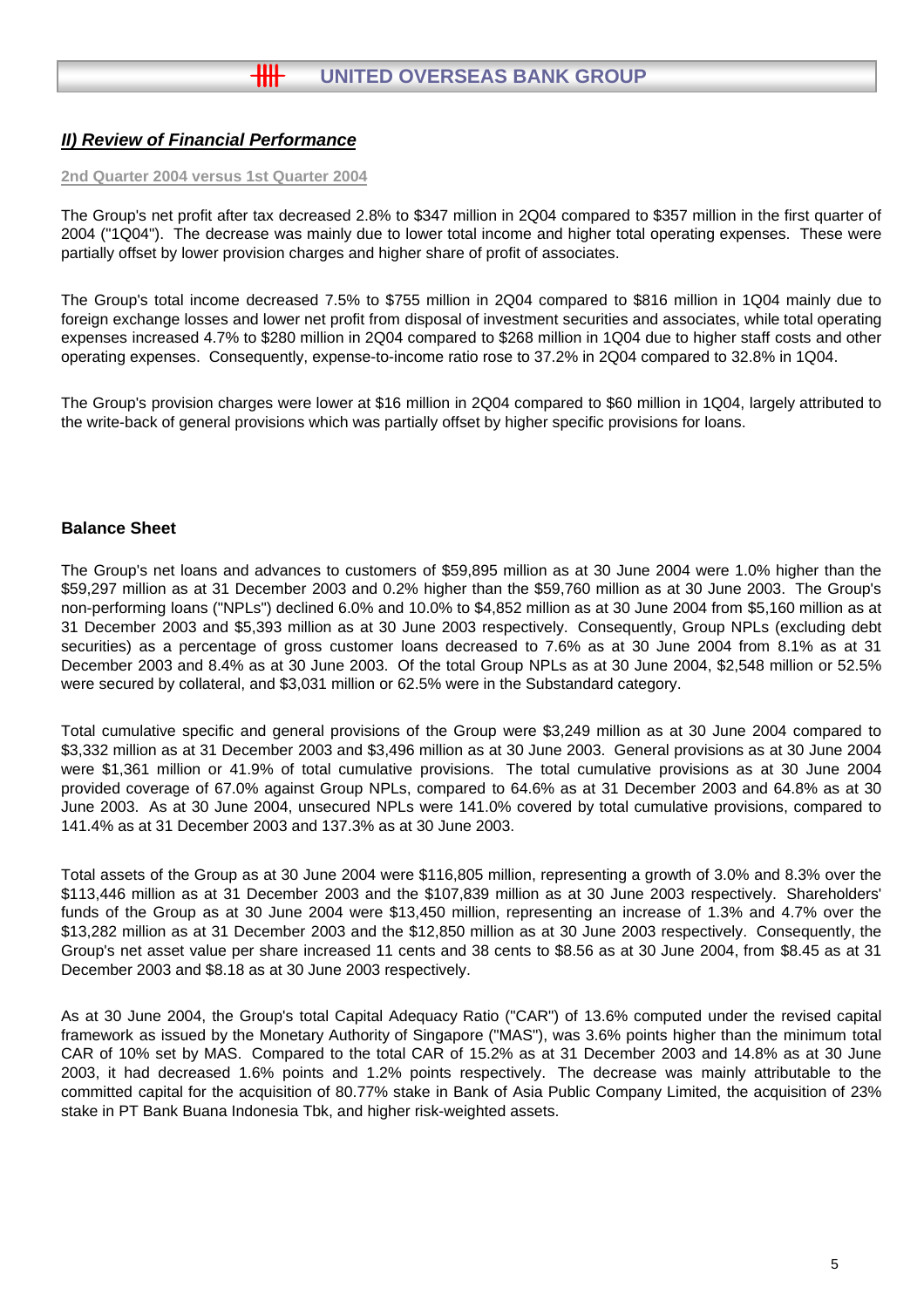## **FOR THE FIRST HALF ENDED 30 JUNE 2004 UNAUDITED CONSOLIDATED INCOME STATEMENT**

|                                                                | 1st Half   | 1st Half   | 1H04/     |
|----------------------------------------------------------------|------------|------------|-----------|
|                                                                | 2004       | 2003       | 1H03      |
|                                                                | \$ million | \$ million | %         |
| Interest income                                                | 1,679      | 1,662      | 1.0       |
| Less: Interest expense                                         | 623        | 634        | (1.8)     |
| Net interest income                                            | 1,056      | 1,028      | 2.7       |
| Dividend income                                                | 28         | 19         | 52.2      |
| Fee and commission income                                      | 322        | 269        | 19.9      |
| Rental income                                                  | 32         | 39         | (16.0)    |
| Other operating income                                         | 133        | 221        | (40.0)    |
| Total non-interest income                                      | 515        | 547        | (5.7)     |
| Income before operating expenses                               | 1,571      | 1,575      | (0.2)     |
| Less: Staff costs                                              | 265        | 262        | 1.3       |
| Other operating expenses                                       | 283        | 275        | 3.0       |
| Total operating expenses                                       | 548        | 537        | 2.1       |
| Operating profit before goodwill                               |            |            |           |
| amortisation and provisions                                    | 1,023      | 1,038      | (1.4)     |
| Less: Goodwill amortisation                                    | 101        | 102        | (1.2)     |
| Less: Write-back of general provisions                         | (63)       |            | <b>NM</b> |
| Specific provisions for loans                                  | 113        | 245        | (53.8)    |
| Specific provisions for other assets                           | 26         | 34         | (25.4)    |
| Total provisions                                               | 76         | 280        | (72.9)    |
| Operating profit after goodwill<br>amortisation and provisions | 846        | 656        | 29.0      |
| Share of profit of associates                                  | 76         | 30         | 156.3     |
| Profit from ordinary activities before tax                     | 922        | 686        | 34.5      |
| Less: Tax                                                      | 212        | 179        | 18.4      |
| Profit after tax                                               | 711        | 507        | 40.1      |
| Less: Minority interests                                       | 6          | 6          | 4.0       |
| Net profit attributable to members                             | 705        | 501        | 40.5      |
| Expense / Income ratio (%)                                     | 34.9       | 34.1       | 0.8 % pt  |
| Annualised earnings per share $(\phi)$                         |            |            |           |
| - Basic                                                        | 89.7       | 63.8       | 40.6      |
| - Fully diluted                                                | 89.6       | 63.8       | 40.4      |
|                                                                |            |            |           |

NM denotes "Not Meaningful".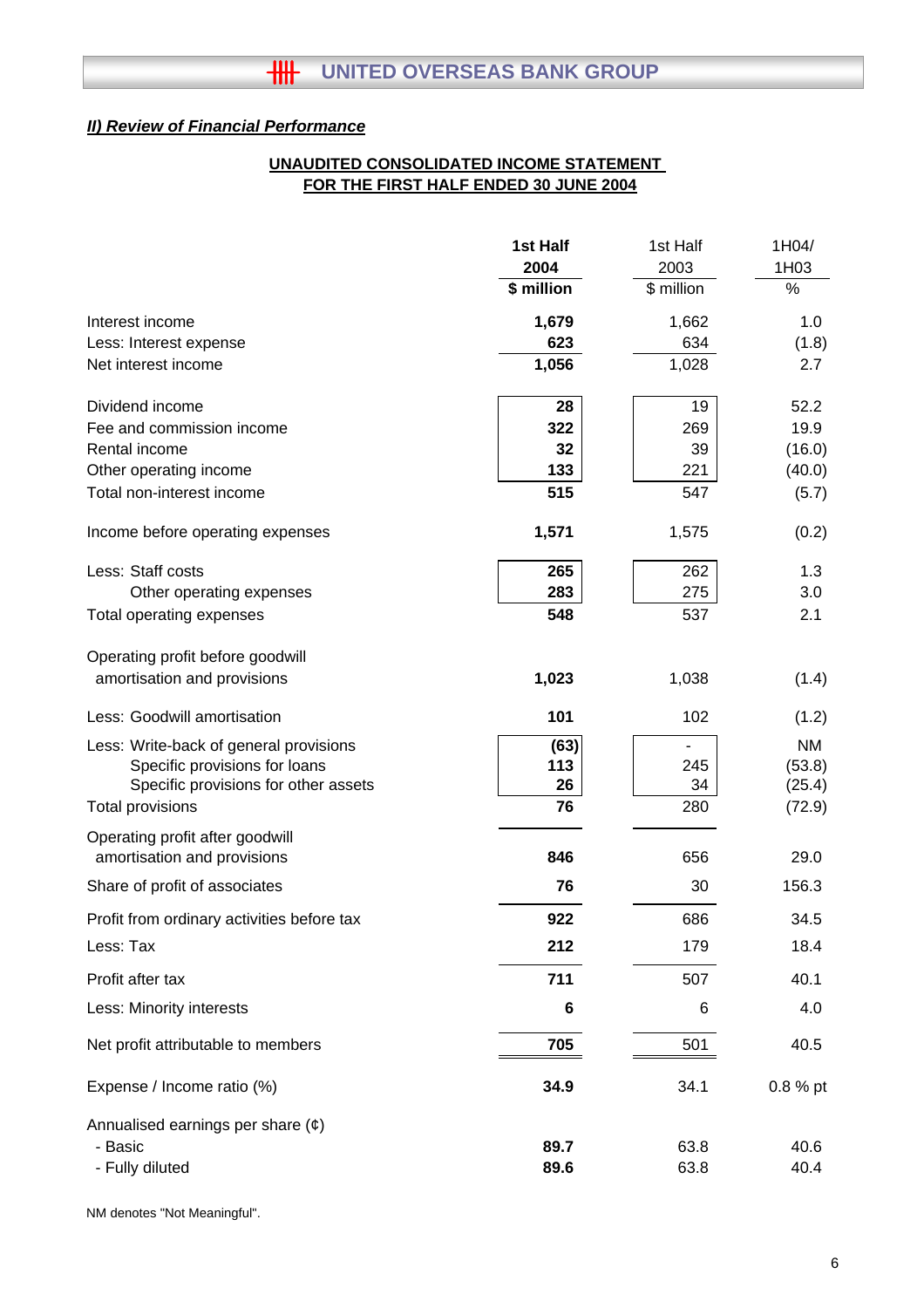## **UNAUDITED CONSOLIDATED INCOME STATEMENT FOR THE SECOND QUARTER ENDED 30 JUNE 2004**

|                                                                | 2nd                     | 1st            |           | 2nd        |           |  |
|----------------------------------------------------------------|-------------------------|----------------|-----------|------------|-----------|--|
|                                                                | Quarter                 | Quarter        | 2Q04 /    | Quarter    | 2Q04 /    |  |
|                                                                | 2004                    | 2004           | 1Q04      | 2003       | 2Q03      |  |
|                                                                | \$ million              | \$ million     | $\%$      | \$ million | %         |  |
| Interest income                                                | 850                     | 829            | 2.4       | 825        | 3.0       |  |
| Less: Interest expense                                         | 317                     | 306            | 3.6       | 314        | 0.9       |  |
| Net interest income                                            | 533                     | 523            | 1.7       | 510        | 4.3       |  |
| Dividend income                                                | 22                      | 6              | 244.0     | 17         | 29.5      |  |
| Fee and commission income                                      | 152                     | 170            | (10.3)    | 138        | 10.5      |  |
| Rental income                                                  | 16                      | 16             | 2.9       | 18         | (10.3)    |  |
| Other operating income                                         | 32                      | 101            | (68.5)    | 105        | (69.8)    |  |
| Total non-interest income                                      | 222                     | 293            | (24.1)    | 278        | (20.1)    |  |
| Income before operating expenses                               | 755                     | 816            | (7.5)     | 789        | (4.3)     |  |
| Less: Staff costs                                              | 135                     | 130            | 4.2       | 130        | 3.9       |  |
| Other operating expenses                                       | 145                     | 138            | 5.2       | 141        | 2.9       |  |
| Total operating expenses                                       | 280                     | 268            | 4.7       | 271        | 3.4       |  |
| Operating profit before goodwill                               |                         |                |           |            |           |  |
| amortisation and provisions                                    | 474                     | 548            | (13.5)    | 517        | (8.3)     |  |
| Less: Goodwill amortisation                                    | 50                      | 50             | 0.2       | 51         | (1.3)     |  |
| Less: Write-back of general provisions                         | (63)                    |                | <b>NM</b> |            | <b>NM</b> |  |
| Specific provisions for loans                                  | 72                      | 42             | 72.6      | 163        | (56.0)    |  |
| Specific provisions for other assets                           | $\overline{\mathbf{7}}$ | 19             | (63.4)    | 8          | (8.4)     |  |
| <b>Total provisions</b>                                        | 16                      | 60             | (74.1)    | 171        | (90.9)    |  |
| Operating profit after goodwill<br>amortisation and provisions | 408                     | 438            | (6.7)     | 296        | 38.1      |  |
| Share of profit of associates                                  | 47                      | 29             | 58.7      | 27         | 73.5      |  |
| Profit from ordinary activities before tax                     | 455                     | 467            | (2.6)     | 323        | 41.0      |  |
| Less: Tax                                                      | 104                     | 108            | (3.5)     | 79         | 31.0      |  |
| Profit after tax                                               | 351                     | 359            | (2.3)     | 243        | 44.3      |  |
| Less: Minority interests                                       | 4                       | $\overline{2}$ | 68.7      | 5          | (22.3)    |  |
| Net profit attributable to members                             | 347                     | 357            | (2.8)     | 239        | 45.6      |  |
|                                                                |                         |                |           |            |           |  |
| Expense / Income ratio (%)                                     | 37.2                    | 32.8           | 4.4 % pt  | 34.4       | 2.8 % pt  |  |
| Annualised earnings per share $(e)$                            |                         |                |           |            |           |  |
| - Basic                                                        | 88.4                    | 90.9           | (2.8)     | 60.7       | 45.6      |  |
| - Fully diluted                                                | 88.4                    | 90.9           | (2.8)     | 60.7       | 45.6      |  |

NM denotes "Not Meaningful".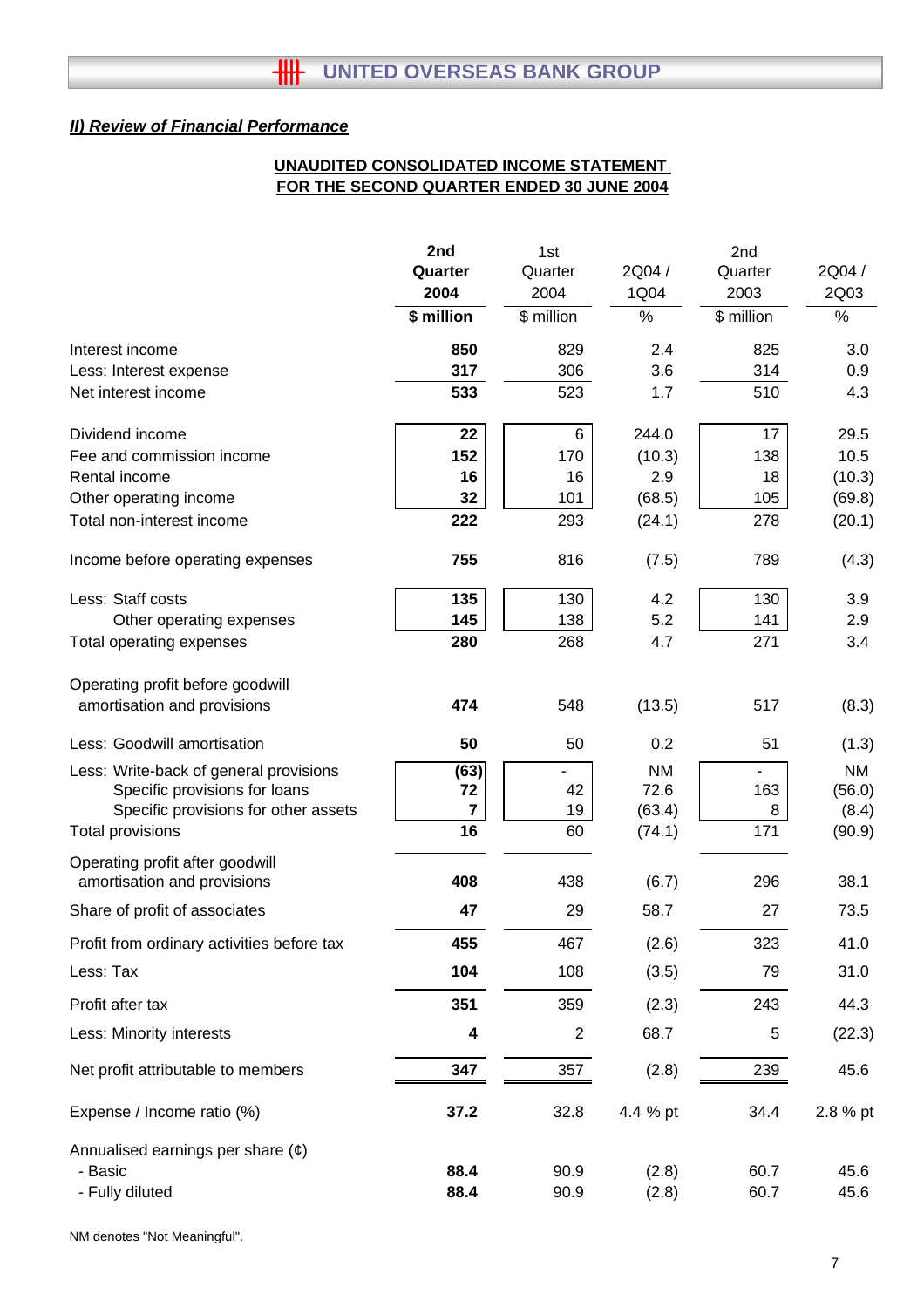## **Net Interest Income**



Net interest income of the Group increased 2.7% to \$1,056 million in 1H04 compared to \$1,028 million in 1H03. The increase was mainly due to higher contributions from inter-bank money market activities and debt securities, which were partially offset by lower contributions from customer loans. Net interest income continued to be the major contributor of total income, accounting for 67.2% (1H03: 65.3%) of total income.

The increase in net interest income of 4.3% to \$533 million in 2Q04 from \$510 million in 2Q03 was also largely from inter-bank money market activities and debt securities, partly offset by lower contributions from customer loans.

Average interest margin decreased 8 basis points to 2.15% in 1H04 from 2.23% in 1H03, and decreased 5 basis points to 2.14% in 2Q04 from 2.19% in 2Q03. This was mainly due to the narrowing of interest spreads on customer loans due to market competition.

#### Average Interest Margin

|                                            | 1st Half<br>2004 | 1st Half<br>2003 | <b>2nd Quarter</b><br>2004 | 1st Quarter<br>2004 | 2nd Quarter<br>2003 |
|--------------------------------------------|------------------|------------------|----------------------------|---------------------|---------------------|
|                                            | \$ million       | \$ million       | \$ million                 | \$ million          | \$ million          |
| Annualised interest income                 | 3,376            | 3,352            | 3,417                      | 3,336               | 3,308               |
| Less: Annualised interest expense          | 1,253            | 1,279            | 1,275                      | 1,231               | 1,261               |
| Annualised net interest income             | 2,123            | 2,073            | 2,142                      | 2,105               | 2,047               |
| Average balance of interest bearing assets | 98,927           | 93,141           | 100,192                    | 97,528              | 93,654              |
| Average interest margin *<br>(%)           | 2.15             | 2.23             | 2.14                       | 2.16                | 2.19                |

\* Average interest margin represents net interest income as a percentage of average interest bearing assets.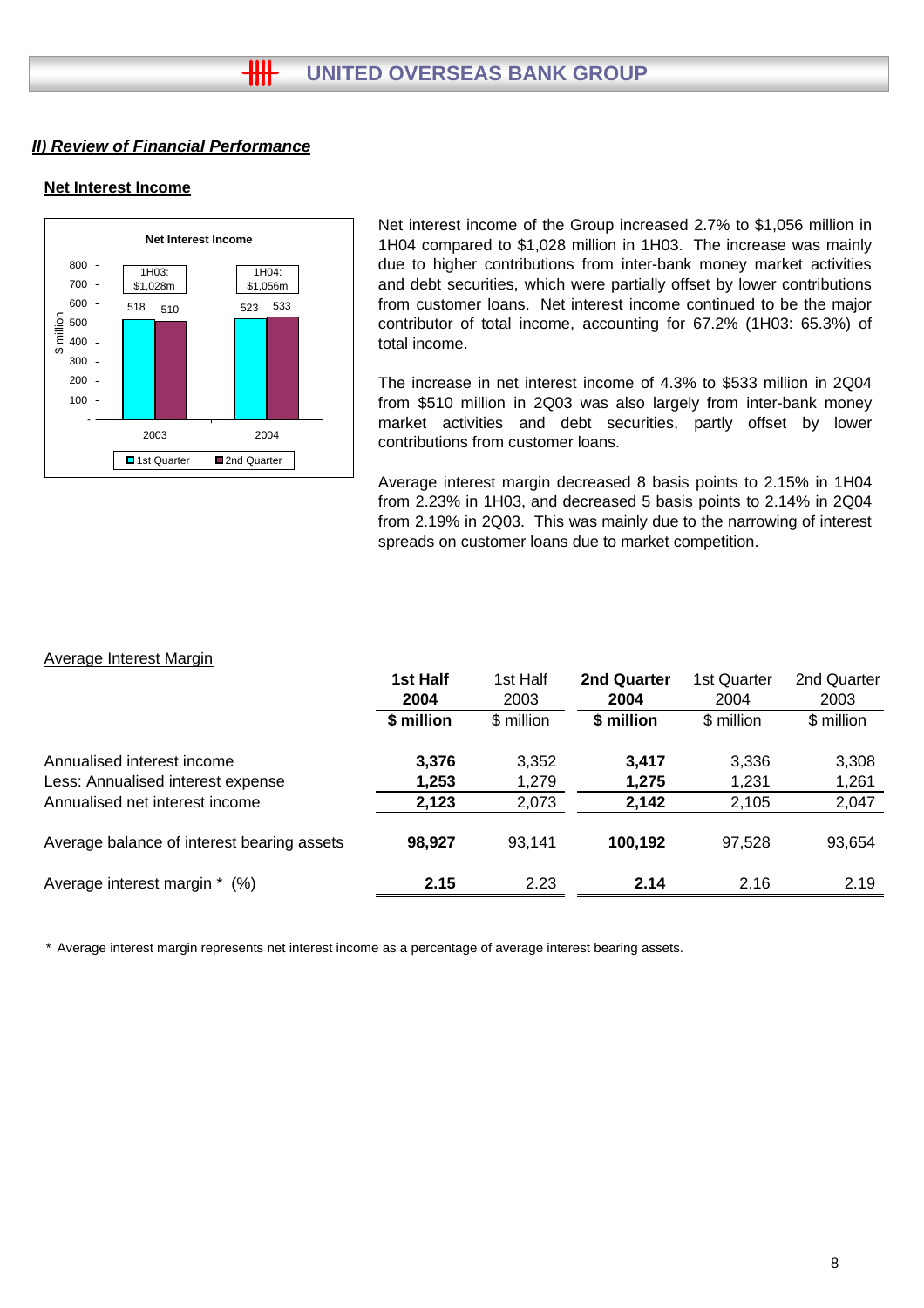## **Non-Interest Income**



Non-interest income of the Group decreased 5.7% to \$515 million in 1H04 compared to \$547 million in 1H03. The decrease was primarily due to lower net profit from dealing securities, government securities and derivatives, as well as lower net profit from foreign exchange dealings. These were partially offset by higher fee and commission income derived largely from investment-related and fund management activities, and higher net profit from disposal of investment securities and associates. The Group's non-interest income for 1H04 accounted for 32.8% (1H03: 34.7%) of total income.

Non-interest income decreased 20.1% to \$222 million in 2Q04 from \$278 million in 2Q03 due mainly to foreign exchange losses and lower net profit from dealing securities, government securities and derivatives. These were partially offset by higher fee and commission income derived largely from investment-related and fund management activities.

| 2004<br>\$ million | 2003<br>\$ million | 2004<br>\$ million | 2004       | 2003           |
|--------------------|--------------------|--------------------|------------|----------------|
|                    |                    |                    |            |                |
|                    |                    |                    | \$ million | \$ million     |
|                    |                    |                    |            |                |
|                    | 40                 | 24                 | 23         | 20             |
| 53                 | 32                 | 24                 | 29         | 16             |
| 19                 | 17                 | 10                 | 9          | 9              |
| 57                 | 28                 | 23                 | 35         | 12             |
| 50                 | 62                 | 23                 | 28         | 35             |
| 26                 | 24                 | 14                 | 12         | 12             |
| 62                 | 54                 | 32                 | 31         | 27             |
| 7                  | 11                 | 3                  | 4          | 7              |
| 322                | 269                | 152                | 170        | 138            |
| 61                 | 57                 | 38                 | 22         | 35             |
|                    |                    |                    |            |                |
| 9                  | 95                 | 8                  | 1          | 41             |
| 37                 | 70                 | (10)               | 47         | 28             |
| 43                 | 22                 | 14                 | 29         | 18             |
| 9                  | 8                  | $0*$               | 9          | $\overline{2}$ |
| 35                 |                    | 20                 | 15         | 16             |
| 133                | 221                | 32                 | 101        | 105            |
| 515                | 547                | 222                | 293        | 278            |
|                    | 47                 | 25                 |            |                |

Composition of Non-Interest Income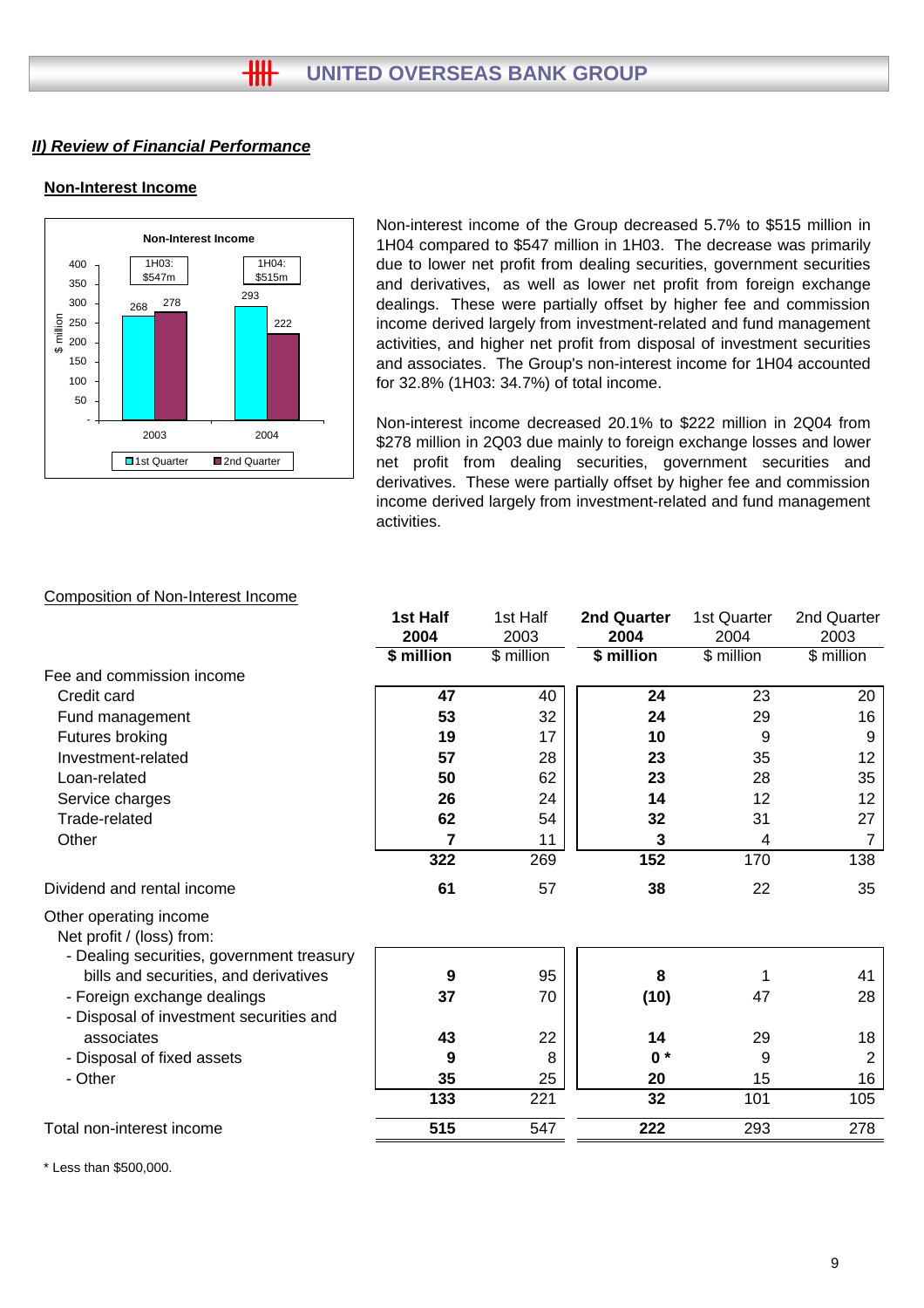### **Operating Expenses**

Total operating expenses increased 2.1% to \$548 million in 1H04 compared to \$537 million in 1H03 as a result of higher staff costs and other operating expenses. The expense-to-income ratio of the Group increased to 34.9% in 1H04 from 34.1% in 1H03.

The increase in both staff costs and other operating expenses in 2Q04 resulted in the 3.4% increase in total operating expenses to \$280 million in 2Q04 from \$271 million in 2Q03. Expense-to-income ratio increased by 2.8% points to 37.2% in 2Q04 from 34.4% in 2Q03.

|                                                       | 1st Half<br>2004 | 1st Half<br>2003 | 2nd Quarter<br>2004 | 1st Quarter<br>2004 | 2nd Quarter<br>2003 |
|-------------------------------------------------------|------------------|------------------|---------------------|---------------------|---------------------|
|                                                       | \$ million       | \$ million       | \$ million          | \$ million          | \$ million          |
| Staff costs                                           | 265              | 262              | 135                 | 130                 | 130                 |
| Other operating expenses                              | 283              | 275              | 145                 | 138                 | 141                 |
| Total operating expenses <sup>@</sup>                 | 548              | 537              | 280                 | 268                 | 271                 |
| <sup>@</sup> Total operating expenses included:       |                  |                  |                     |                     |                     |
| IT-related expenses                                   | 82               | 99               | 40                  | 42                  | 48                  |
| IT-related expenses /<br>Total operating expenses (%) | 15.0             | 18.5             | 14.3                | 15.6                | 17.7                |

### **Other Operating Expenses**

|                                          | 1st Half<br>2004 | 1st Half<br>2003 | <b>2nd Quarter</b><br>2004 | 1st Quarter<br>2004 | 2nd Quarter<br>2003 |
|------------------------------------------|------------------|------------------|----------------------------|---------------------|---------------------|
|                                          | \$ million       | \$ million       | \$ million                 | \$ million          | \$ million          |
| Depreciation                             |                  |                  |                            |                     |                     |
| - Land and buildings                     | 13               | 13               |                            |                     |                     |
| - Office equipment, computers, fixtures  |                  |                  |                            |                     |                     |
| and other fixed assets                   | 44               | 39               | 22                         | 22                  | 20                  |
|                                          | 57               | 53               | 29                         | 28                  | 27                  |
| Rental of premises and equipment         | 17               | 21               | 9                          | 9                   | 10                  |
| Maintenance of premises and other assets | 24               | 28               | 13                         | 11                  | 14                  |
| Other expenses                           | 185              | 174              | 95                         | 90                  | 90                  |
| Total other operating expenses           | 283              | 275              | 145                        | 138                 | 141                 |

Other operating expenses increased 3.0% to \$283 million in 1H04 compared to \$275 million in 1H03, and increased 2.9% to \$145 million in 2Q04 from \$141 million in 2Q03. The increase was mainly due to higher commission and brokerage expenses incurred to support the increased business volume.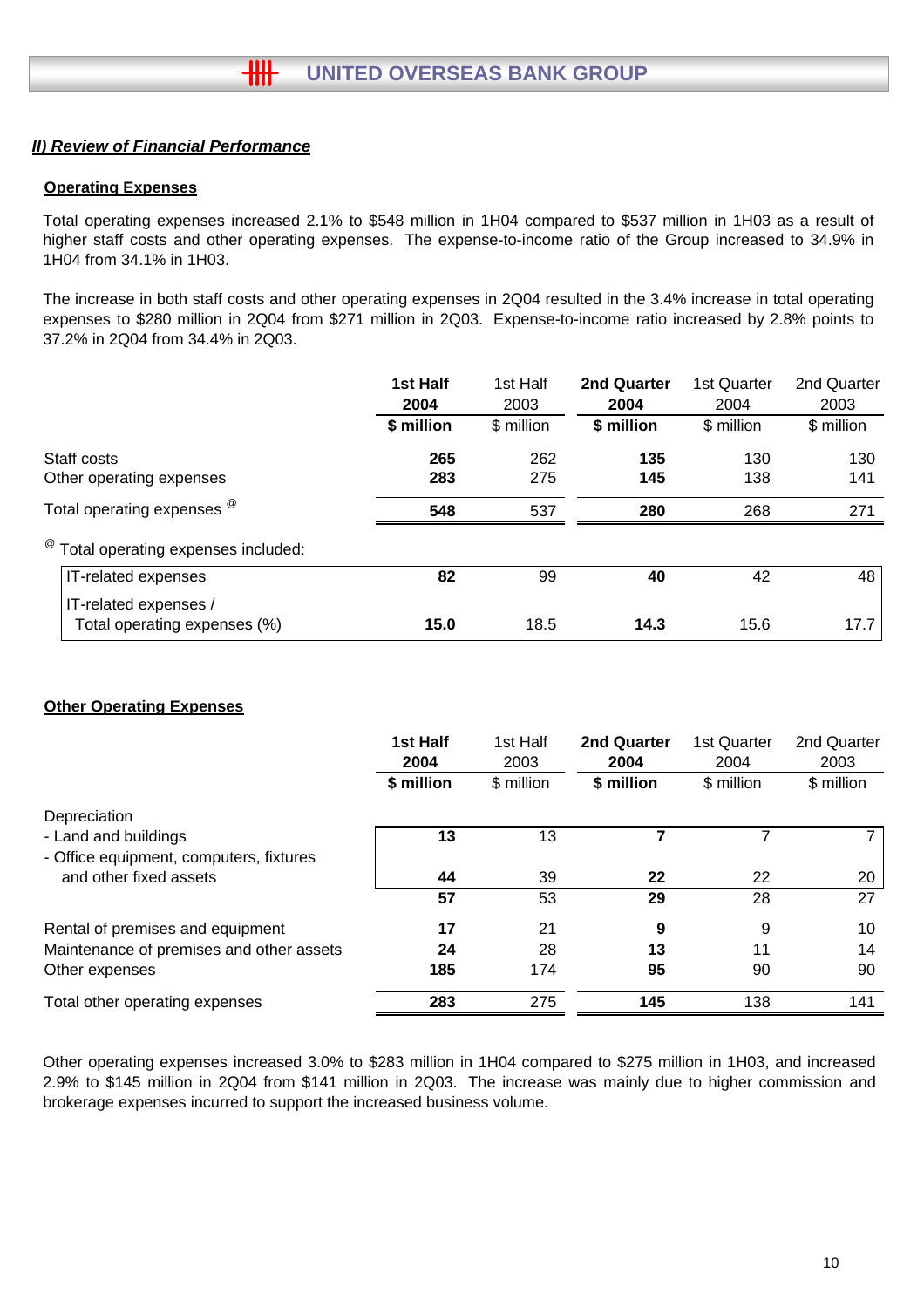#### **Provisions Charged to Income Statement**

Total provision charges decreased 72.9% to \$76 million in 1H04 from \$280 million in 1H03, and decreased 90.9% to \$16 million in 2Q04 from \$171 million in 2Q03. The decrease was largely attributable to lower specific provisions for loans and the write-back of general provisions due to improved asset quality and economic conditions in Singapore and the region.

|                                                                                                                                                   | 1st Half<br>2004<br>\$ million | 1st Half<br>2003<br>\$ million | 2nd Quarter<br>2004<br>\$ million | 1st Quarter<br>2004<br>\$ million | 2nd Quarter<br>2003<br>\$ million |
|---------------------------------------------------------------------------------------------------------------------------------------------------|--------------------------------|--------------------------------|-----------------------------------|-----------------------------------|-----------------------------------|
| Write-back of general provisions<br>Specific provisions for loans<br>Specific provisions for diminution in value<br>or impairment of investments, | (63)<br>113                    | 245                            | (63)<br>72                        | ۰<br>42                           | 163                               |
| fixed assets and other assets                                                                                                                     | 26                             | 34                             |                                   | 19                                | 8                                 |
| Total provisions                                                                                                                                  | 76                             | 280                            | 16                                | 60                                | 171                               |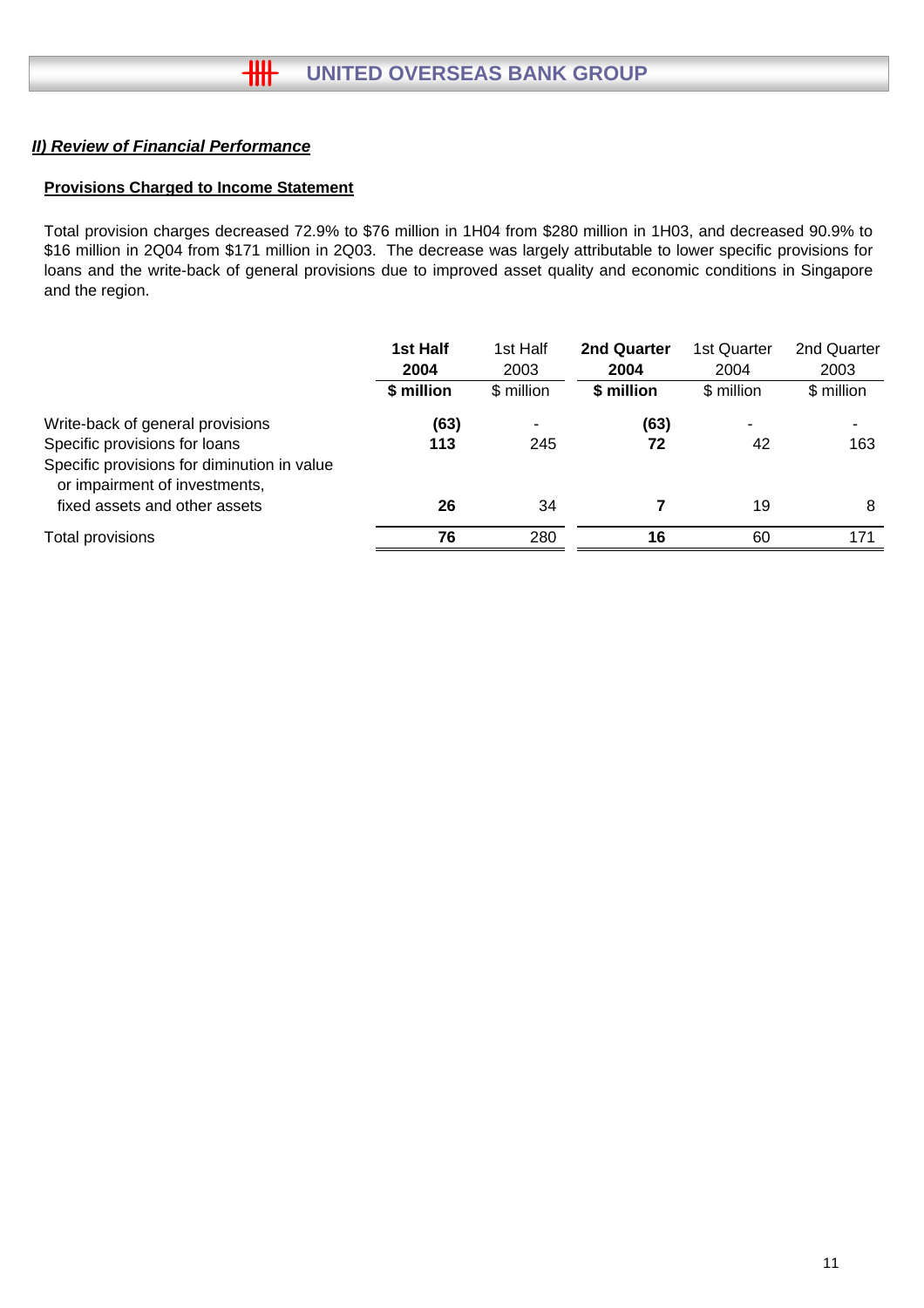卌

#### **NPLs and Cumulative Provisions of the Group**

NPLs edged down 6.0% and 10.0% to \$4,852 million as at 30 June 2004 from \$5,160 million as at 31 December 2003 and \$5,393 million as at 30 June 2003 respectively. Consequently, the ratio of NPLs (excluding debt securities) to total gross customer loans improved to 7.6% as at 30 June 2004 from 8.1% as at 31 December 2003 and 8.4% as at 30 June 2003. Of the total NPLs, \$2,548 million or 52.5% were secured by collateral, and \$3,031 million or 62.5% were in the Substandard category.

Total cumulative provisions of \$3,249 million as at 30 June 2004 declined by 2.5% and 7.1% compared to \$3,332 million as at 31 December 2003 and \$3,496 million as at 30 June 2003 respectively. Total cumulative provisions provided coverage of 67.0% against the total NPLs, compared to 64.6% as at 31 December 2003 and 64.8% as at 30 June 2003. Unsecured NPLs as at 30 June 2004 were 141.0% covered by total cumulative provisions, compared to 141.4% as at 31 December 2003 and 137.3% as at 30 June 2003.



#### **30-Jun-04** 31-Mar-04 31-Dec-03 30-Jun-03 31-Dec-02

| <b>NPLs</b>                                                           |                  |       |       |       | \$ million |
|-----------------------------------------------------------------------|------------------|-------|-------|-------|------------|
| Substandard                                                           | 3,031            | 3,114 | 3,306 | 3,386 | 3,619      |
| Doubtful                                                              | 379              | 408   | 396   | 425   | 447        |
| Loss                                                                  | 1,442            | 1,440 | 1,458 | 1,582 | 1,613      |
| <b>Total NPLs</b>                                                     | 4,852            | 4,962 | 5,160 | 5,393 | 5,679      |
| <b>Cumulative Provisions</b>                                          |                  |       |       |       | \$ million |
| Specific provisions                                                   | 1,888            | 1,886 | 1,910 | 2,069 | 2,079      |
| General provisions                                                    | 1,361            | 1,421 | 1,422 | 1,427 | 1,425      |
| Total cumulative provisions                                           | 3,249            | 3,307 | 3,332 | 3,496 | 3,504      |
| Ratios                                                                |                  |       |       |       | %          |
| NPLs*/Gross customer loans                                            | 7.6              | 7.8   | 8.1   | 8.4   | 9.0        |
| NPLs/Total assets                                                     | 4.2              | 4.2   | 4.5   | 5.0   | 5.3        |
| Cumulative provisions/NPLs                                            | 67.0             | 66.6  | 64.6  | 64.8  | 61.7       |
| Cumulative provisions/Doubtful & Loss NPLs                            | 178.4            | 179.0 | 179.7 | 174.2 | 170.1      |
| Cumulative provisions/Unsecured NPLs                                  | 141.0            | 143.9 | 141.4 | 137.3 | 138.3      |
| Cumulative provisions*/Gross customer loans                           | 5.1              | 5.2   | 5.2   | 5.5   | 5.5        |
| General provisions/Gross customer loans (net of specific provisions*) | 2.2 <sub>2</sub> | 2.3   | 2.3   | 2.3   | 2.4        |
|                                                                       |                  |       |       |       |            |

\* Excluding debt securities.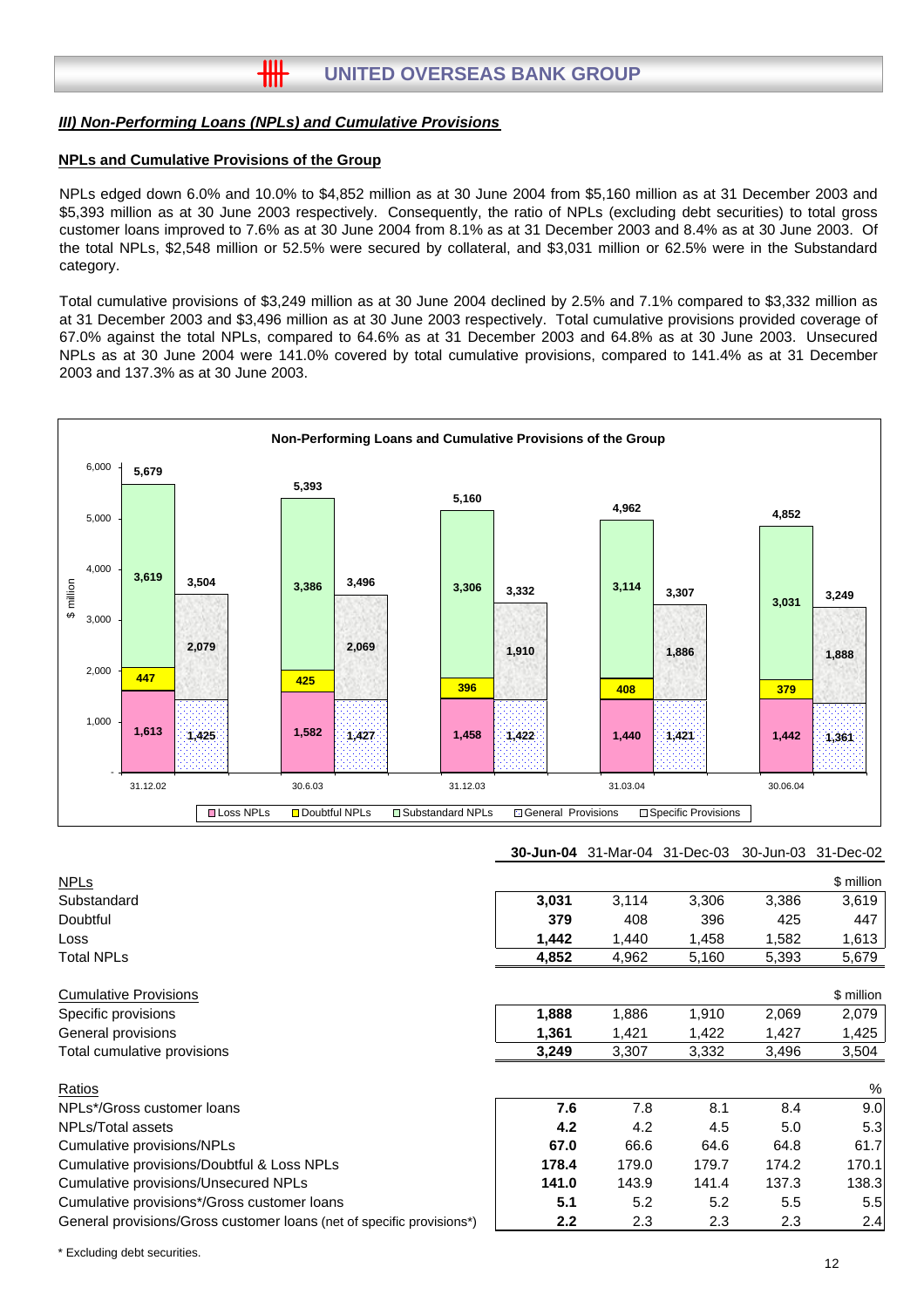卌

#### **NPLs by Region**

By geographical region, Singapore accounted for \$3,215 million or 66.3% of the total NPLs as at 30 June 2004. NPLs of Singapore decreased \$315 million or 8.9% compared to the \$3,530 million as at 31 December 2003, and decreased \$469 million or 12.7% compared to the \$3,684 million as at 30 June 2003.

NPLs of the Five Regional Countries declined \$9 million or 0.7% to \$1,369 million as at 30 June 2004 from \$1,378 million as at 31 December 2003, and was managed down by \$62 million or 4.3% from \$1,431 million as at 30 June 2003.

NPLs of Greater China as at 30 June 2004 were \$180 million, representing an increase of 11.8% over the \$161 million as at 31 December 2003.

|                                |            | 30-Jun-04 |            | 31-Dec-03 |            | 30-Jun-03 |
|--------------------------------|------------|-----------|------------|-----------|------------|-----------|
|                                | \$ million | %         | \$ million | %         | \$ million | %         |
| Singapore                      | 3,215      | 66.3      | 3,530      | 68.4      | 3,684      | 68.3      |
| <b>Five Regional Countries</b> |            |           |            |           |            |           |
| Malaysia                       | 936        | 19.3      | 930        | 18.0      | 933        | 17.3      |
| Indonesia                      | 112        | 2.3       | 119        | 2.3       | 127        | 2.3       |
| Philippines                    | 179        | 3.7       | 184        | 3.6       | 202        | 3.7       |
| Thailand                       | 140        | 2.9       | 140        | 2.7       | 154        | 2.9       |
| South Korea                    | 2          | 0.0       | 5          | 0.1       | 15         | 0.3       |
|                                | 1,369      | 28.2      | 1,378      | 26.7      | 1,431      | 26.5      |
| <b>Greater China</b>           | 180        | 3.7       | 161        | 3.1       | 181        | 3.4       |
| Other                          | 88         | 1.8       | 91         | 1.8       | 97         | 1.8       |
| <b>Total NPLs</b>              | 4,852      | 100.0     | 5,160      | 100.0     | 5,393      | 100.0     |

#### **NPLs by Industry**

The decline in NPLs as at 30 June 2004 over 31 December 2003 and 30 June 2003 were mainly from the non-bank financial institutions and professionals and private individuals sectors.

|                                       | 30-Jun-04  |                 | 31-Dec-03  |          | 30-Jun-03  |          |
|---------------------------------------|------------|-----------------|------------|----------|------------|----------|
|                                       | As % of    |                 |            | As % of  |            | As % of  |
|                                       |            | <b>Gross</b>    |            | Gross    |            | Gross    |
|                                       | Amount     | <b>Customer</b> | Amount     | Customer | Amount     | Customer |
|                                       | \$ million | Loans           | \$ million | Loans    | \$ million | Loans    |
| Transport, storage and communication  | 89         | 3.8             | 105        | 5.0      | 123        | 6.1      |
| Building and construction             | 795        | 10.9            | 756        | 10.3     | 779        | 9.6      |
| Manufacturing                         | 789        | 12.5            | 745        | 12.7     | 875        | 15.7     |
| Non-bank financial institutions       | 789        | 7.6             | 984        | 9.5      | 1,016      | 9.0      |
| General commerce                      | 777        | 8.1             | 751        | 8.1      | 802        | 8.3      |
| Professionals and private individuals | 791        | 8.8             | 926        | 9.6      | 972        | 10.2     |
| Housing loans                         | 531        | 3.5             | 632        | 4.3      | 612        | 4.3      |
| Other                                 | 212        | 6.7             | 182        | 5.7      | 150        | 5.5      |
| Sub-total                             | 4,773      | 7.6             | 5,081      | 8.1      | 5,329      | 8.4      |
| Debt securities                       | 79         |                 | 79         |          | 64         |          |
| <b>Total NPLs</b>                     | 4,852      |                 | 5,160      |          | 5,393      |          |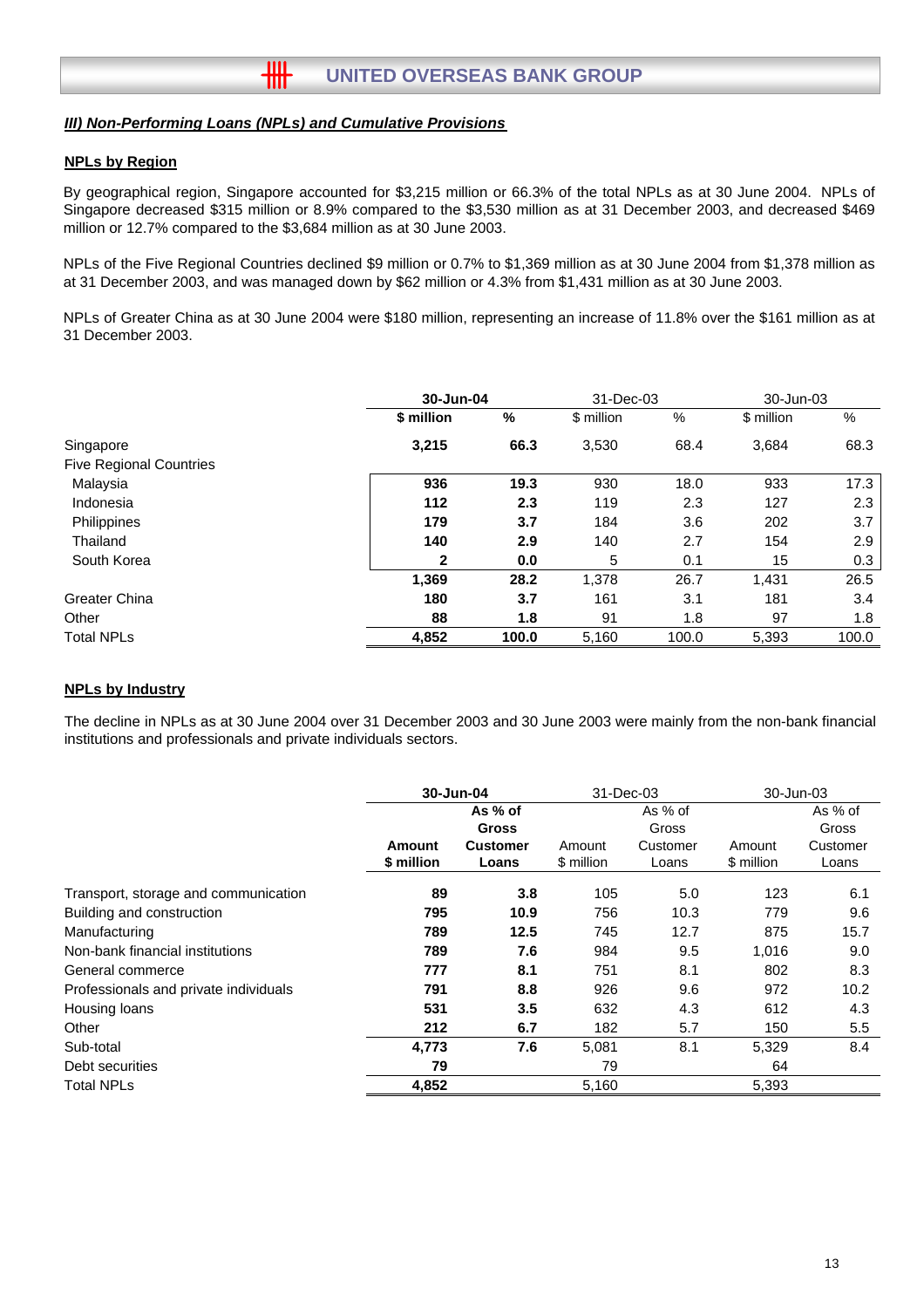卌

#### **Specific Provisions by Region**

Singapore and the Five Regional Countries accounted for 62.5% and 33.2% respectively of the Group's total specific provisions of \$1,888 million as at 30 June 2004.

|                                |            | 30-Jun-04 |            | 31-Dec-03 |            | 30-Jun-03 |  |
|--------------------------------|------------|-----------|------------|-----------|------------|-----------|--|
|                                | \$ million | %         | \$ million | %         | \$ million | %         |  |
| Singapore                      | 1,180      | 62.5      | 1,200      | 62.8      | 1,258      | 60.8      |  |
| <b>Five Regional Countries</b> |            |           |            |           |            |           |  |
| Malaysia                       | 399        | 21.1      | 383        | 20.0      | 453        | 21.9      |  |
| Indonesia                      | 79         | 4.2       | 78         | 4.1       | 88         | 4.2       |  |
| Philippines                    | 76         | 4.0       | 76         | 4.0       | 72         | 3.5       |  |
| Thailand                       | 71         | 3.8       | 69         | 3.6       | 89         | 4.3       |  |
| South Korea                    | 1          | 0.1       | 2          | 0.1       | 8          | 0.4       |  |
|                                | 626        | 33.2      | 608        | 31.8      | 710        | 34.3      |  |
| Greater China                  | 52         | 2.7       | 61         | 3.2       | 62         | 3.0       |  |
| Other                          | 30         | 1.6       | 41         | 2.2       | 39         | 1.9       |  |
| Total specific provisions      | 1,888      | 100.0     | 1,910      | 100.0     | 2,069      | 100.0     |  |

#### **Specific Provisions by Industry**

Specific provisions as at 30 June 2004 were catered mainly for manufacturing, general commerce, and professionals and private individuals sectors. Specific provisions for non-bank financial institutions accounted for 12.5% of the total specific provisions for loans as at 30 June 2004, representing a decrease of 4.6% points and 5.4% points over the 17.1% as at 31 December 2003 and 17.9% as at 30 June 2003 respectively.

|                                       | 30-Jun-04  |       | 31-Dec-03  |       | 30-Jun-03  |       |
|---------------------------------------|------------|-------|------------|-------|------------|-------|
|                                       | \$ million | %     | \$ million | $\%$  | \$ million | %     |
| Transport, storage and communication  | 42         | 2.3   | 44         | 2.4   | 48         | 2.4   |
| Building and construction             | 291        | 15.8  | 275        | 14.8  | 284        | 14.1  |
| Manufacturing                         | 380        | 20.7  | 352        | 18.9  | 404        | 20.0  |
| Non-bank financial institutions       | 229        | 12.5  | 319        | 17.1  | 362        | 17.9  |
| General commerce                      | 353        | 19.2  | 316        | 16.9  | 336        | 16.6  |
| Professionals and private individuals | 337        | 18.3  | 360        | 19.3  | 414        | 20.5  |
| Housing loans                         | 96         | 5.2   | 98         | 5.3   | 82         | 4.1   |
| Other                                 | 111        | 6.0   | 98         | 5.3   | 90         | 4.4   |
| Sub-total                             | 1,839      | 100.0 | 1,862      | 100.0 | 2,020      | 100.0 |
| Debt securities                       | 49         |       | 48         |       | 49         |       |
| Total specific provisions             | 1.888      |       | 1,910      |       | 2.069      |       |

#### **Secured / Unsecured NPLs**

As at 30 June 2004, 52.5% of the Group's total NPLs was secured by collateral compared to 54.3% as at 31 December 2003 and 52.8% as at 30 June 2003.

|                   |            | 30-Jun-04 |            | 31-Dec-03 |            | 30-Jun-03 |  |
|-------------------|------------|-----------|------------|-----------|------------|-----------|--|
|                   | \$ million | %         | \$ million | %         | \$ million | %         |  |
| Secured           | 2,548      | 52.5      | 2,804      | 54.3      | 2.847      | 52.8      |  |
| Unsecured         | 2.304      | 47.5      | 2,356      | 45.7      | 2.546      | 47.2      |  |
| <b>Total NPLs</b> | 4.852      | 100.0     | 5,160      | 100.0     | 5,393      | 100.0     |  |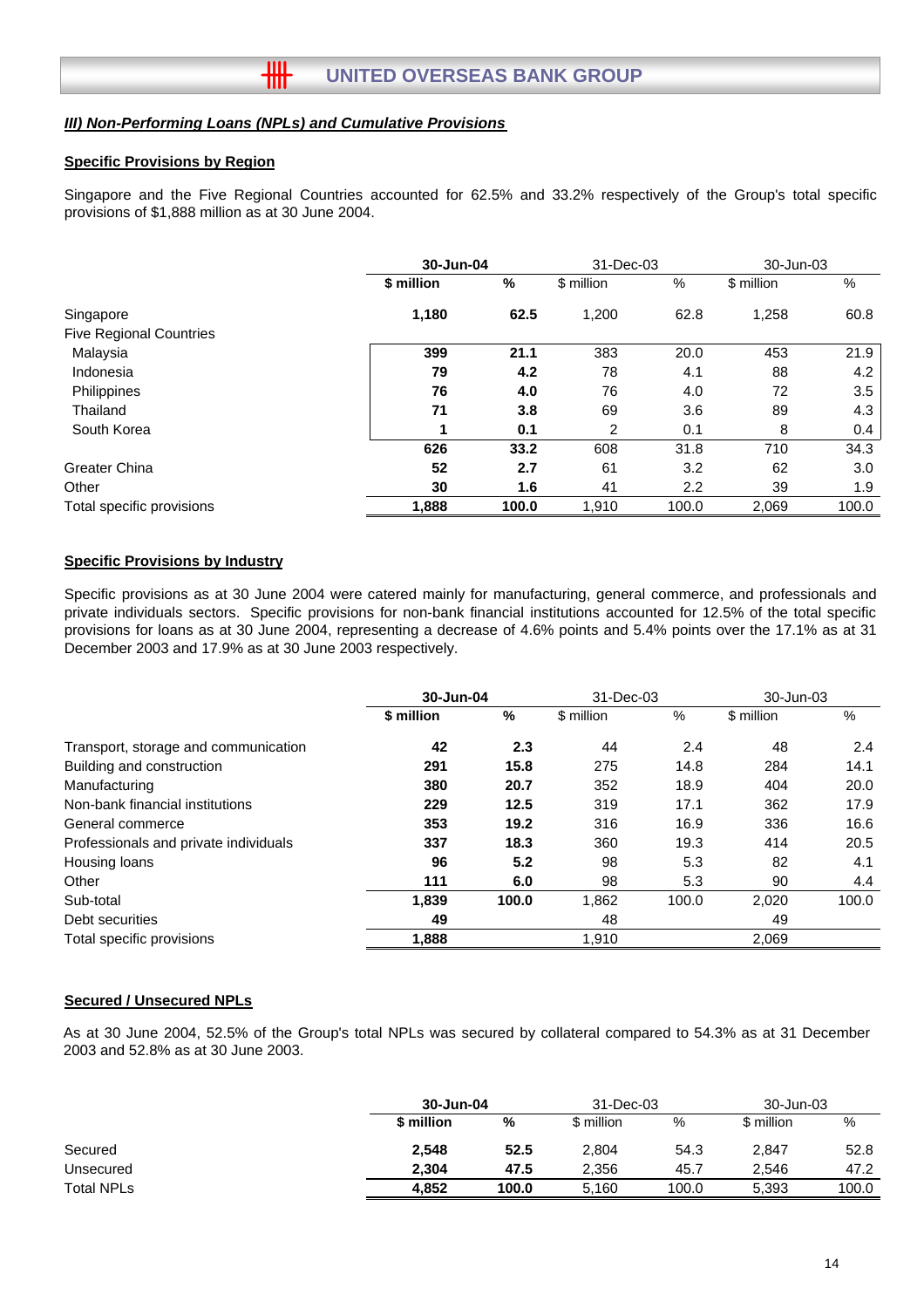卌

#### **Collateral**

The Group's NPLs are predominantly secured by properties. Properties are valued at forced sale values which are updated semi-annually. Other types of collateral include marketable securities such as listed stocks and shares, cash and deposits, and bankers' standby letters of credit.

The secured NPLs of the Group, as analysed by country of risk and collateral type, were as follows:

|                                |                   |                                        |                                    |                          | JUUUTUU      |
|--------------------------------|-------------------|----------------------------------------|------------------------------------|--------------------------|--------------|
| 30-Jun-04                      | <b>Properties</b> | <b>Marketable</b><br><b>Securities</b> | <b>Cash and</b><br><b>Deposits</b> | <b>Other</b>             | <b>Total</b> |
| <b>Singapore</b>               | 1,646             | 31                                     | 14                                 | 57                       | 1,748        |
| <b>Five Regional Countries</b> | 549               | 63                                     | 11                                 | 53                       | 676          |
| <b>Greater China</b>           | 83                |                                        | ۰                                  | $\overline{\phantom{a}}$ | 84           |
| Other                          | 40                | -                                      |                                    |                          | 40           |
| <b>Total secured NPLs</b>      | 2.318             | 95                                     | 25                                 | 110                      | 2,548        |
|                                |                   |                                        |                                    |                          |              |

| 31-Dec-03                      | Properties | Marketable<br><b>Securities</b> | Cash and<br><b>Deposits</b> | Other                    | Total           |
|--------------------------------|------------|---------------------------------|-----------------------------|--------------------------|-----------------|
| Singapore                      | 1,883      | 51                              | 16                          | 78                       | 2,028           |
| <b>Five Regional Countries</b> | 579        | 69                              | 9                           | 41                       | 698             |
| Greater China                  | 44         |                                 | ⌒                           | $\overline{\phantom{0}}$ | 47              |
| Other                          | 30         |                                 |                             |                          | 31 <sup>1</sup> |
| <b>Total secured NPLs</b>      | 2,536      | 121                             |                             | 120                      | 2,804           |

|                                |            |                          |                      |                | \$ million |
|--------------------------------|------------|--------------------------|----------------------|----------------|------------|
| 30-Jun-03                      | Properties | Marketable<br>Securities | Cash and<br>Deposits | Other          | Total      |
| Singapore                      | 1,952      | 39                       | 15                   | 99             | 2,105      |
| <b>Five Regional Countries</b> | 538        | 53                       | 8                    | 51             | 650        |
| Greater China                  | 54         |                          |                      | $\blacksquare$ | 57         |
| Other                          | 35         |                          |                      |                | 35         |
| Total secured NPLs             | 2,579      | 93                       | 25                   | 150            | 2,847      |
|                                |            |                          |                      |                |            |

**\$ million**

\$ million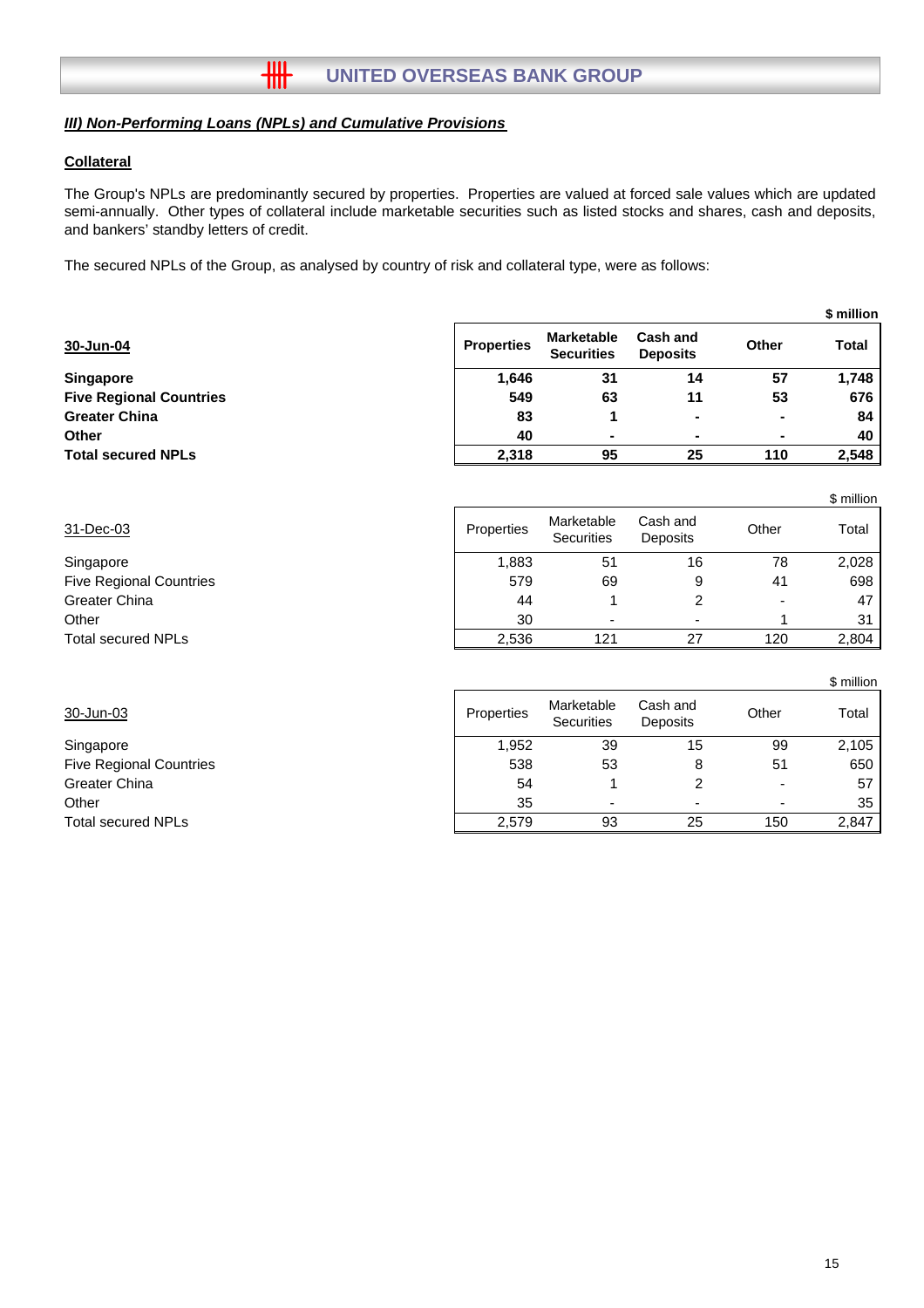#### **Business Segments**

The Group's businesses are organised into five segments, based on the types of products and services that it provides worldwide. These segments are Individual Financial Services, Institutional Financial Services, Global Treasury, Asset Management and Other.

#### **Individual Financial Services**

The Individual Financial Services segment covers Personal Financial Services and High Networth Banking. Personal Financial Services serves individual customers, including the mass affluent. The principal products and services for personal customers include deposits, loans, investments, and credit and debit cards. Personal Financial Services also sells and distributes a range of life assurance products. High Networth Banking provides an extensive range of financial services, including wealth management and trust services, to the wealthy and more affluent customers.

Profit before tax recorded strong growth of 49.2% to \$276 million in 1H04. The increase was largely due to lower loan provisions and increase in fee income from structured products and credit card activities.

#### **Institutional Financial Services**

The Institutional Financial Services segment encompasses Commercial Credit, Corporate Banking, Corporate Finance and Capital Markets. Commercial Credit serves the small and medium-sized enterprises. Corporate Banking serves the middle market and large local corporate groups, including non-bank financial institutions. Both Commercial Credit and Corporate Banking provide customers with a broad range of products and services that include current accounts, deposits, lending, asset finance, trade finance, structured finance, cash management and cross-border payments. Corporate Finance serves corporations with services that include initial public offerings, rights issues, and corporate advisory services. Capital Markets specialises in providing solution-based structures to meet clients' financing requirements, as well as in the issue of debt and quasi-debt securities and loan syndications.

Profit before tax of these businesses grew 24.7% over that in 1H03. The improved performance was attributed mainly to lower loan provisions. Although there was a stronger fee income from capital market and trade-related activities, this was offset by lower loan-related fees.

#### **Global Treasury**

Global Treasury segment provides a comprehensive range of treasury products and services, including foreign exchange, money market, fixed income, derivatives, margin trading, futures broking, a full range of gold products, as well as an array of structured products. It is a dominant player in Singapore dollar treasury instruments as well as a provider of bank note services in the region.

Lower contributions from trading and investment activities impacted Global Treasury's performance for 1H04.

#### **Asset Management**

Asset Management segment comprises asset management, venture capital management and proprietary investment activities. Profit before tax in 1H04 was 23.3% higher than that in 1H03 due largely to higher fee income resulting from an increase in assets under management.

#### **Other**

Other segment includes property-related activities, insurance businesses and the management of shareholders' funds. The higher profit before tax in 1H04 compared to that in 1H03 was mainly due to the write-back of general provisions.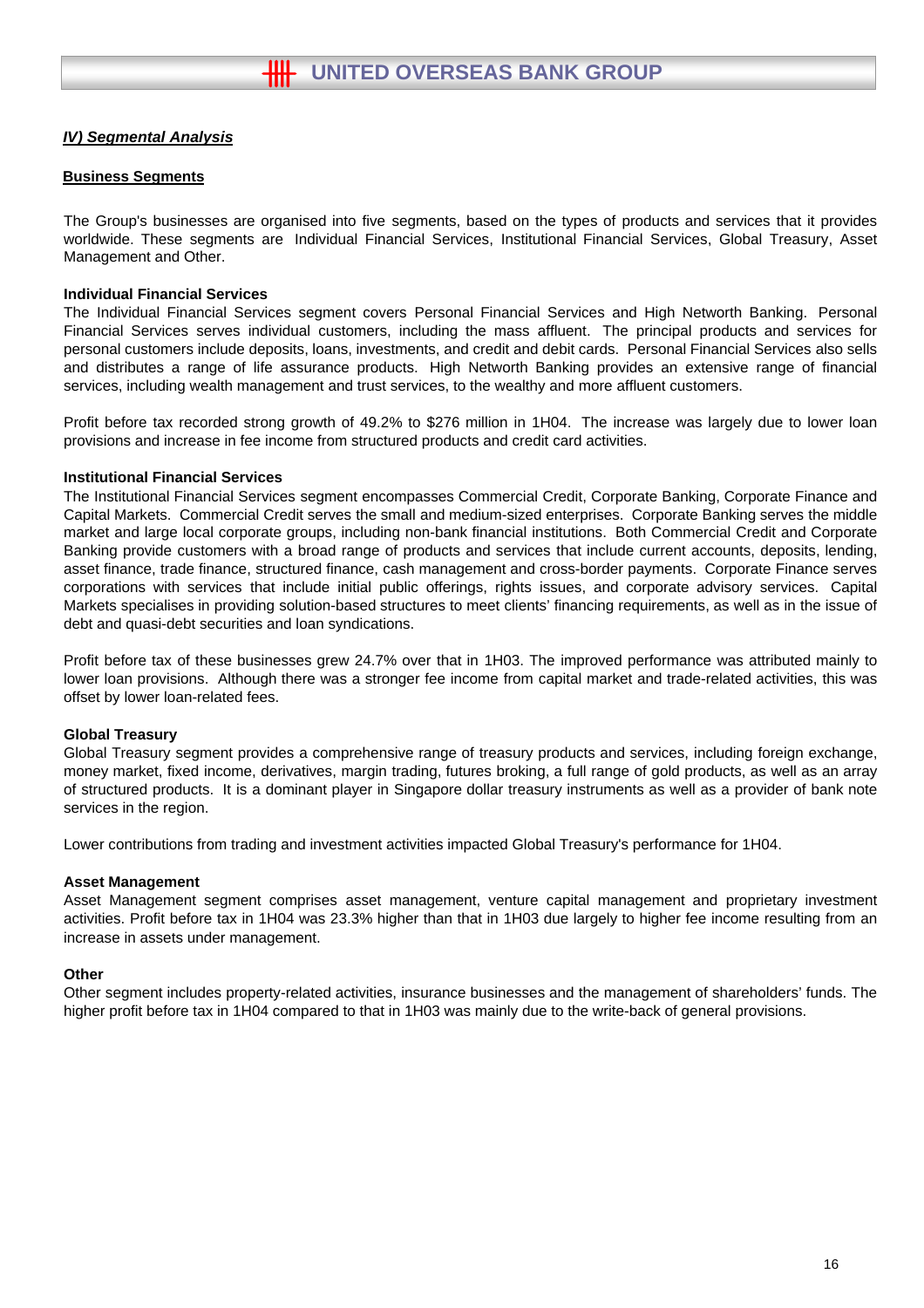## **Business Segments (cont'd)**

|                                                     |                                                          |                                                      |                                  |                                   |         | \$ million   |
|-----------------------------------------------------|----------------------------------------------------------|------------------------------------------------------|----------------------------------|-----------------------------------|---------|--------------|
|                                                     | <b>Individual</b><br><b>Financial</b><br><b>Services</b> | Institutional<br><b>Financial</b><br><b>Services</b> | <b>Global</b><br><b>Treasury</b> | <b>Asset</b><br><b>Management</b> | Other   | <b>Total</b> |
| 30-Jun-04                                           |                                                          |                                                      |                                  |                                   |         |              |
| Income before operating expenses                    | 535                                                      | 615                                                  | 180                              | 104                               | 137     | 1,571        |
| Segment profit before tax                           | 276                                                      | 374                                                  | 96                               | 74                                | 147     | 967          |
| Unallocated corporate expenses                      |                                                          |                                                      |                                  |                                   |         | (20)         |
| Goodwill amortisation                               |                                                          |                                                      |                                  |                                   |         | 947<br>(101) |
| Operating profit after goodwill                     |                                                          |                                                      |                                  |                                   |         |              |
| amortisation and provisions                         |                                                          |                                                      |                                  |                                   |         | 846          |
| Share of profit of associates                       |                                                          |                                                      |                                  |                                   |         | 76           |
| Profit before tax                                   |                                                          |                                                      |                                  |                                   |         | 922          |
| Tax and minority interests                          |                                                          |                                                      |                                  |                                   |         | (218)<br>705 |
| Net profit attributable to members                  |                                                          |                                                      |                                  |                                   |         |              |
| Other information:                                  |                                                          |                                                      |                                  |                                   |         |              |
| Segment assets                                      | 22,799                                                   | 39,624                                               | 45,533                           | 830                               | 2,945   | 111,731      |
| Investments in associates                           |                                                          |                                                      |                                  |                                   |         | 1,600        |
| Goodwill                                            |                                                          |                                                      |                                  |                                   |         | 3,378        |
| Unallocated assets                                  |                                                          |                                                      |                                  |                                   |         | 96           |
| <b>Total assets</b>                                 |                                                          |                                                      |                                  |                                   |         | 116,805      |
| Gross customer loans                                | 24,026                                                   | 39,069                                               |                                  |                                   |         | 63,095       |
| NPLs <sup>@</sup>                                   | 1,322                                                    | 3,451                                                |                                  |                                   |         | 4,773        |
| Specific provisions for NPLs <sup>®</sup>           | 433                                                      | 1,406                                                |                                  |                                   |         | 1,839        |
| Segment liabilities                                 | 41,626                                                   | 31,557                                               | 29,245                           | 53                                | 162     | 102,643      |
| <b>Unallocated liabilities</b>                      |                                                          |                                                      |                                  |                                   |         | 543          |
| <b>Total liabilities</b>                            |                                                          |                                                      |                                  |                                   |         | 103,186      |
|                                                     | 15                                                       |                                                      |                                  | $\mathbf{0}^*$                    |         |              |
| Capital expenditure<br>Depreciation of fixed assets | 16                                                       | 9<br>14                                              | 4<br>$\overline{7}$              | 1                                 | 5<br>19 | 33<br>57     |
|                                                     |                                                          |                                                      |                                  |                                   |         |              |

@ Excluding debt securities.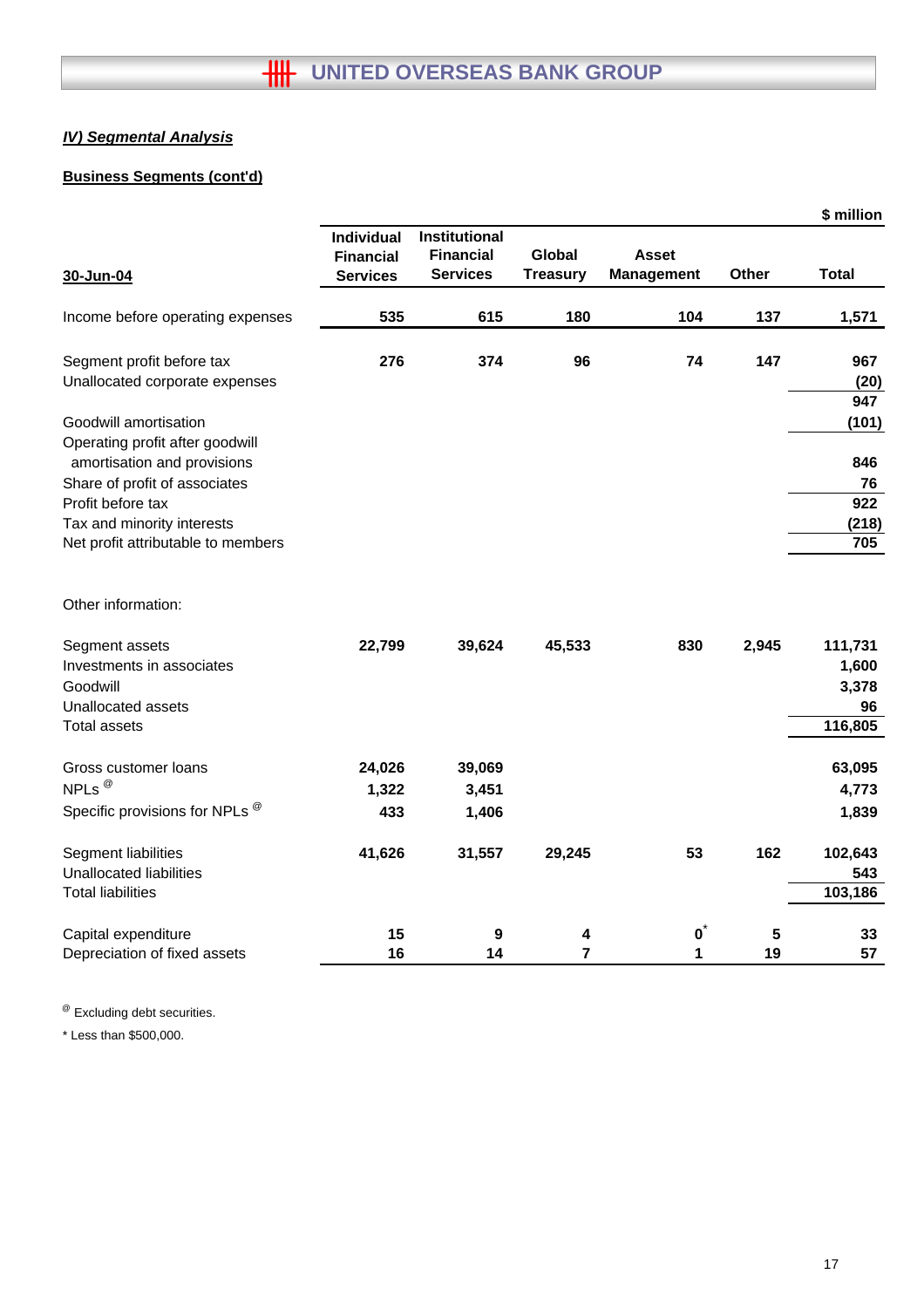## **Business Segments (cont'd)**

|                                                 |                                     |                                        |                    |                     |       | \$ million       |
|-------------------------------------------------|-------------------------------------|----------------------------------------|--------------------|---------------------|-------|------------------|
| 30-Jun-03                                       | Individual<br>Financial<br>Services | Institutional<br>Financial<br>Services | Global<br>Treasury | Asset<br>Management | Other | Total            |
|                                                 |                                     |                                        |                    |                     |       |                  |
| Income before operating expenses                | 489                                 | 650                                    | 240                | 85                  | 111   | 1,575            |
| Segment profit before tax                       | 185                                 | 300                                    | 172                | 60                  | 72    | 789              |
| Unallocated corporate expenses                  |                                     |                                        |                    |                     |       | (31)             |
| Goodwill amortisation                           |                                     |                                        |                    |                     |       | 758<br>(102)     |
| Operating profit after goodwill                 |                                     |                                        |                    |                     |       |                  |
| amortisation and provisions                     |                                     |                                        |                    |                     |       | 656              |
| Share of profit of associates                   |                                     |                                        |                    |                     |       | 30               |
| Profit before tax<br>Tax and minority interests |                                     |                                        |                    |                     |       | 686<br>(185)     |
| Net profit attributable to members              |                                     |                                        |                    |                     |       | 501              |
| Other information:                              |                                     |                                        |                    |                     |       |                  |
|                                                 |                                     |                                        |                    |                     |       |                  |
| Segment assets<br>Investments in associates     | 21,855                              | 40,131                                 | 37,051             | 830                 | 3,052 | 102,919<br>1,251 |
| Goodwill                                        |                                     |                                        |                    |                     |       | 3,566            |
| Unallocated assets                              |                                     |                                        |                    |                     |       | 103              |
| <b>Total assets</b>                             |                                     |                                        |                    |                     |       | 107,839          |
| Gross customer loans                            | 23,844                              | 39,363                                 |                    |                     |       | 63,207           |
| NPLs <sup>@</sup>                               | 1,584                               | 3,745                                  |                    |                     |       | 5,329            |
| Specific provisions for NPLs ®                  | 496                                 | 1,524                                  |                    |                     |       | 2,020            |
| Segment liabilities                             | 41,977                              | 26,975                                 | 25,226             | 44                  | 78    | 94,300           |
| <b>Unallocated liabilities</b>                  |                                     |                                        |                    |                     |       | 541              |
| <b>Total liabilities</b>                        |                                     |                                        |                    |                     |       | 94,841           |
| Capital expenditure                             | 16                                  | 16                                     | 4                  | $0^*$               | 10    | 46               |
| Depreciation of fixed assets                    | 16                                  | 16                                     | 4                  | $\mathbf{1}$        | 16    | 53               |

<sup>@</sup> Excluding debt securities.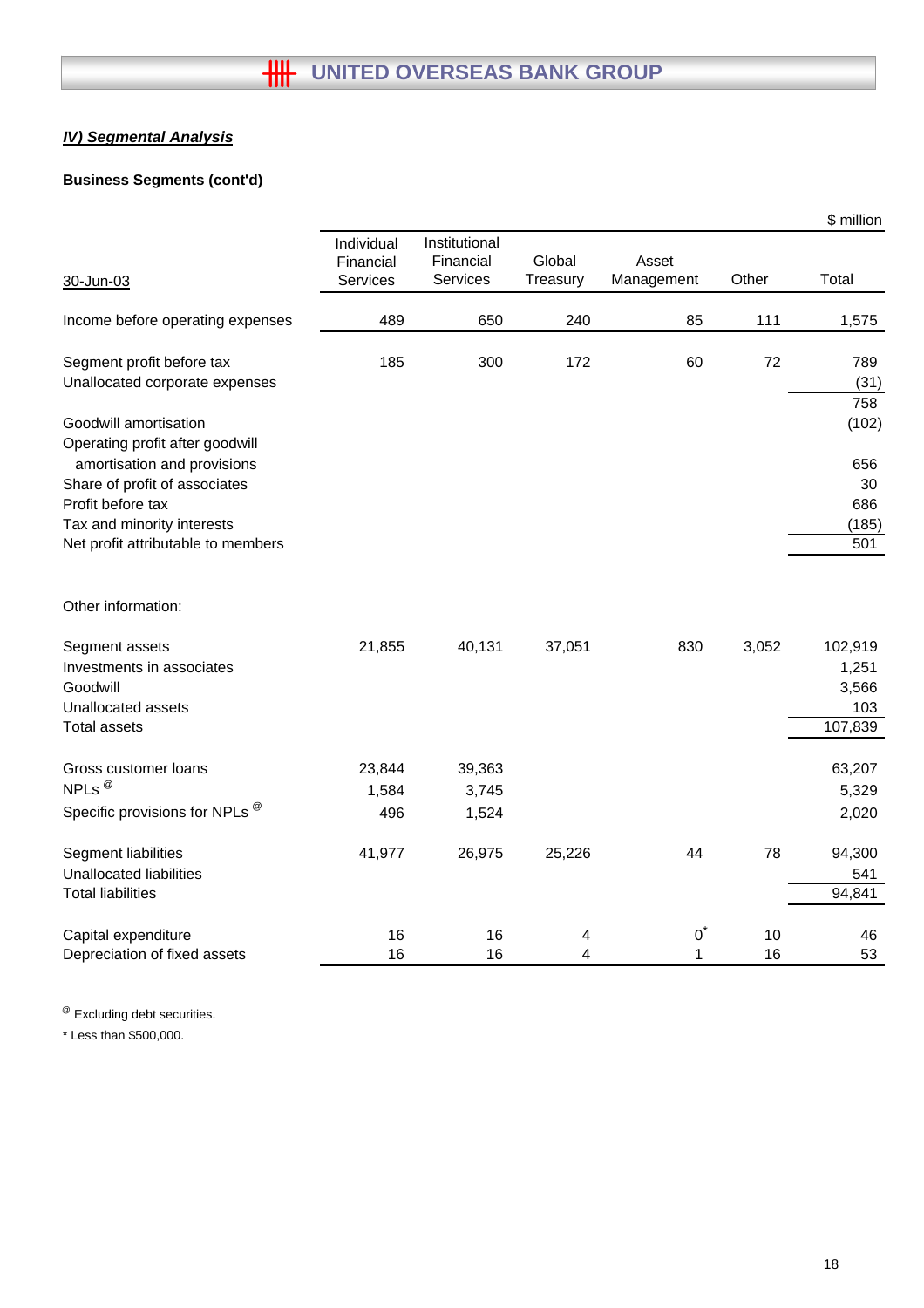#### **Geographical Segments**

The following geographical segment information is based on the location where the transactions and assets are booked. It provides an approximation to geographical segment information that is based on the location of customers and assets. The figures are stated after elimination of inter-segment transactions.

|                                            | 1st Half   | 1st Half   | <b>2nd Quarter</b> 1st Quarter 2nd Quarter |            |            |
|--------------------------------------------|------------|------------|--------------------------------------------|------------|------------|
|                                            | 2004       | 2003       | 2004                                       | 2004       | 2003       |
| Income before Operating Expenses           | \$ million | \$ million | \$ million                                 | \$ million | \$ million |
| Singapore (including Asian Currency Units) | 1.176      | 1.187      | 559                                        | 617        | 581        |
| Other ASEAN countries                      | 253        | 246        | 126                                        | 127        | 129        |
| <b>Other Asia-Pacific countries</b>        | 87         | 88         | 41                                         | 46         | 47         |
| Rest of the world                          | 55         | 54         | 29                                         | 26         | 32         |
| Total                                      | 1.571      | 1.575      | 755                                        | 816        | 789        |

|                                            | 1st Half<br>2004 | 1st Half<br>2003 | 2nd Quarter 1st Quarter<br>2004 | 2004       | 2nd Quarter<br>2003 |
|--------------------------------------------|------------------|------------------|---------------------------------|------------|---------------------|
| <b>Profit before Tax</b>                   | \$ million       | \$ million       | \$ million                      | \$ million | \$ million          |
| Singapore (including Asian Currency Units) | 824              | 596              | 414                             | 410        | 267                 |
| Other ASEAN countries                      | 99               | 114              | 47                              | 52         | 66                  |
| <b>Other Asia-Pacific countries</b>        | 59               | 38               | 22                              | 37         | 17                  |
| Rest of the world                          | 41               | 40               | 22                              | 18         | 24                  |
|                                            | 1,023            | 788              | 505                             | 517        | 374                 |
| Goodwill amortisation                      | (101)            | (102)            | (50)                            | (50)       | (51)                |
| Total                                      | 922              | 686              | 455                             | 467        | 323                 |

|                                            | 30-Jun-04  | 31-Dec-03  | 30-Jun-03  |
|--------------------------------------------|------------|------------|------------|
| <b>Total Assets</b>                        | \$ million | \$ million | \$ million |
| Singapore (including Asian Currency Units) | 76.854     | 75.087     | 75,654     |
| Other ASEAN countries                      | 16.419     | 15.212     | 14,172     |
| <b>Other Asia-Pacific countries</b>        | 14,499     | 13.466     | 8,862      |
| Rest of the world                          | 5,655      | 6.215      | 5,585      |
|                                            | 113.427    | 109.980    | 104,273    |
| Goodwill                                   | 3,378      | 3,466      | 3,566      |
| Total                                      | 116,805    | 113.446    | 107,839    |
|                                            |            |            |            |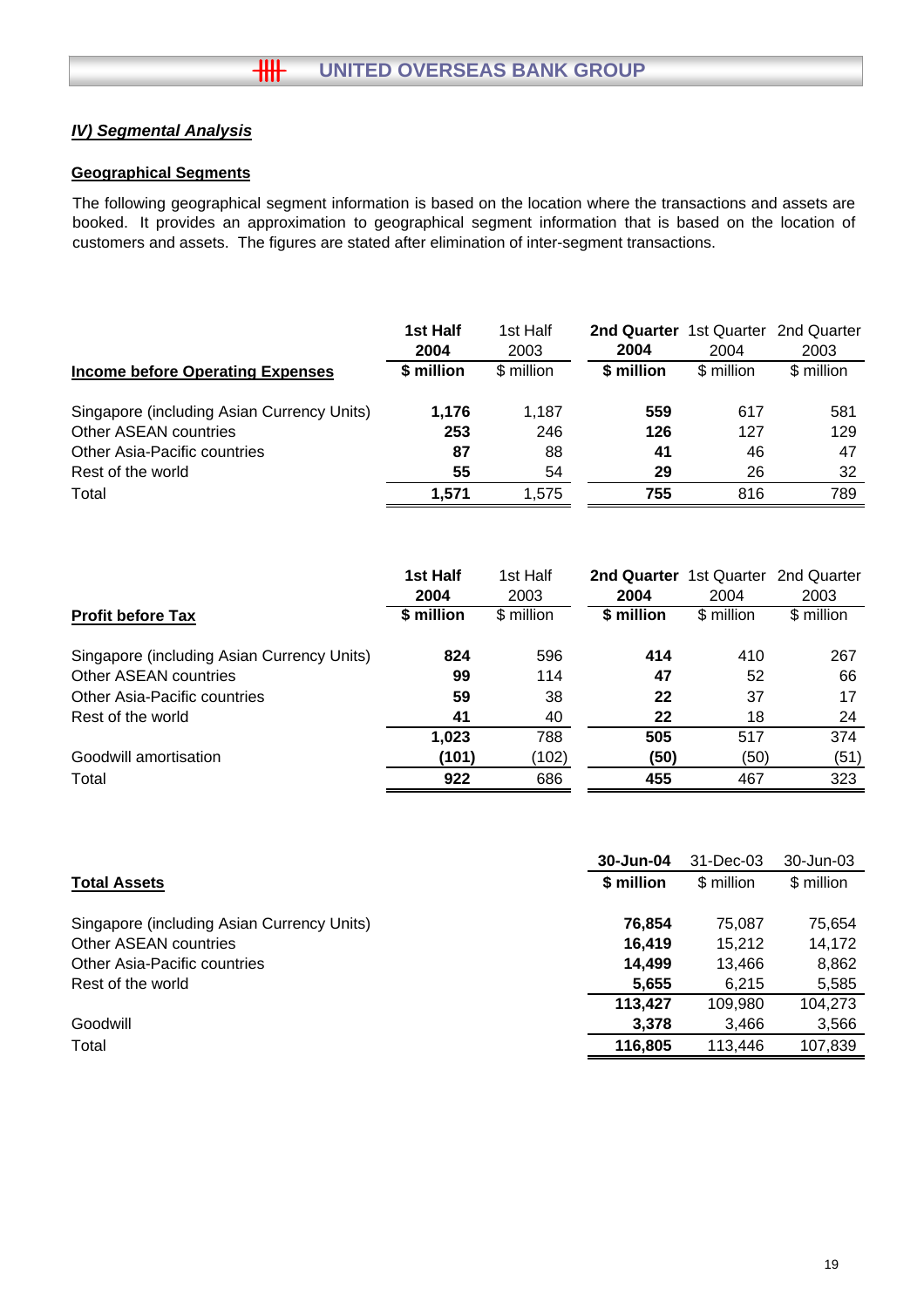#### **Total Assets**

Total assets as at 30 June 2004 were \$116,805 million, representing a growth of 3.0% and 8.3% over the \$113,446 million as at 31 December 2003 and the \$107,839 million as at 30 June 2003 respectively. The increase over both periods was mainly contributed by higher cash, balances and placements with central banks, as well as higher investment securities.

#### **Securities \***

Total securities as at 30 June 2004 amounted to \$16,292 million, representing an increase of 19.7% and 7.6% over the \$13,609 million as at 31 December 2003 and the \$15,138 million as at 30 June 2003. The growth over 31 December 2003 was mainly from increased holdings in securities issued by banks and governments.

|                                           | 30-Jun-04  | 31-Dec-03  | 30-Jun-03  |
|-------------------------------------------|------------|------------|------------|
| <b>Total Securities</b>                   | \$ million | \$ million | \$ million |
| Trading, at fair value                    | 1,313      | 1.028      | 991        |
| Non-trading                               |            |            |            |
| At cost adjusted for premium and discount | 15,167     | 12,713     | 14,282     |
| Provision for diminution in value         | (187)      | (131)      | (134)      |
|                                           | 14,980     | 12,582     | 14,148     |
| <b>Total securities</b>                   | 16,292     | 13,609     | 15,138     |

|                                    | 30-Jun-04             |                           | 31-Dec-03             |                           | 30-Jun-03             |                           |
|------------------------------------|-----------------------|---------------------------|-----------------------|---------------------------|-----------------------|---------------------------|
| Securities Analysed by Issuer Type | Trading<br>\$ million | Non-Trading<br>\$ million | Trading<br>\$ million | Non-Trading<br>\$ million | Trading<br>\$ million | Non-Trading<br>\$ million |
| Government                         | 738                   | 7.771                     | 503                   | 7.159                     | 576                   | 9,784                     |
| Public sector                      | 4                     | $\mathbf{2}$              | 11                    | 4                         | 2                     | 4                         |
| <b>Bank</b>                        | 54                    | 2,988                     | 64                    | 1,498                     | 38                    | 1.075                     |
| Corporate                          | 473                   | 4,195                     | 426                   | 3,799                     | 354                   | 3,318                     |
| Other                              | 44                    | 211                       | 24                    | 253                       | 21                    | 101                       |
| <b>Total securities</b>            | 1,313                 | 15,167                    | 1,028                 | 12,713                    | 991                   | 14,282                    |

|                                      | 30-Jun-04  |       | 31-Dec-03  |       | 30-Jun-03  |       |
|--------------------------------------|------------|-------|------------|-------|------------|-------|
| Securities Analysed by Industry      | \$ million | %     | \$ million | %     | \$ million | %     |
| Transport, storage and communication | 422        | 2.8   | 401        | 3.1   | 328        | 2.3   |
| Building and construction            | 423        | 2.8   | 236        | 1.9   | 380        | 2.7   |
| Manufacturing                        | 599        | 4.0   | 561        | 4.4   | 565        | 3.9   |
| <b>Financial institutions</b>        | 4,223      | 27.8  | 2.613      | 20.6  | 1.981      | 13.9  |
| General commerce                     | 750        | 4.9   | 689        | 5.4   | 658        | 4.6   |
| Government                           | 7.771      | 51.2  | 7.159      | 56.3  | 9.784      | 68.5  |
| Other                                | 979        | 6.5   | 1,054      | 8.3   | 586        | 4.1   |
| Non-trading securities               | 15,167     | 100.0 | 12,713     | 100.0 | 14,282     | 100.0 |

\* Comprising Singapore and other government treasury bills and securities, dealing and investment securities.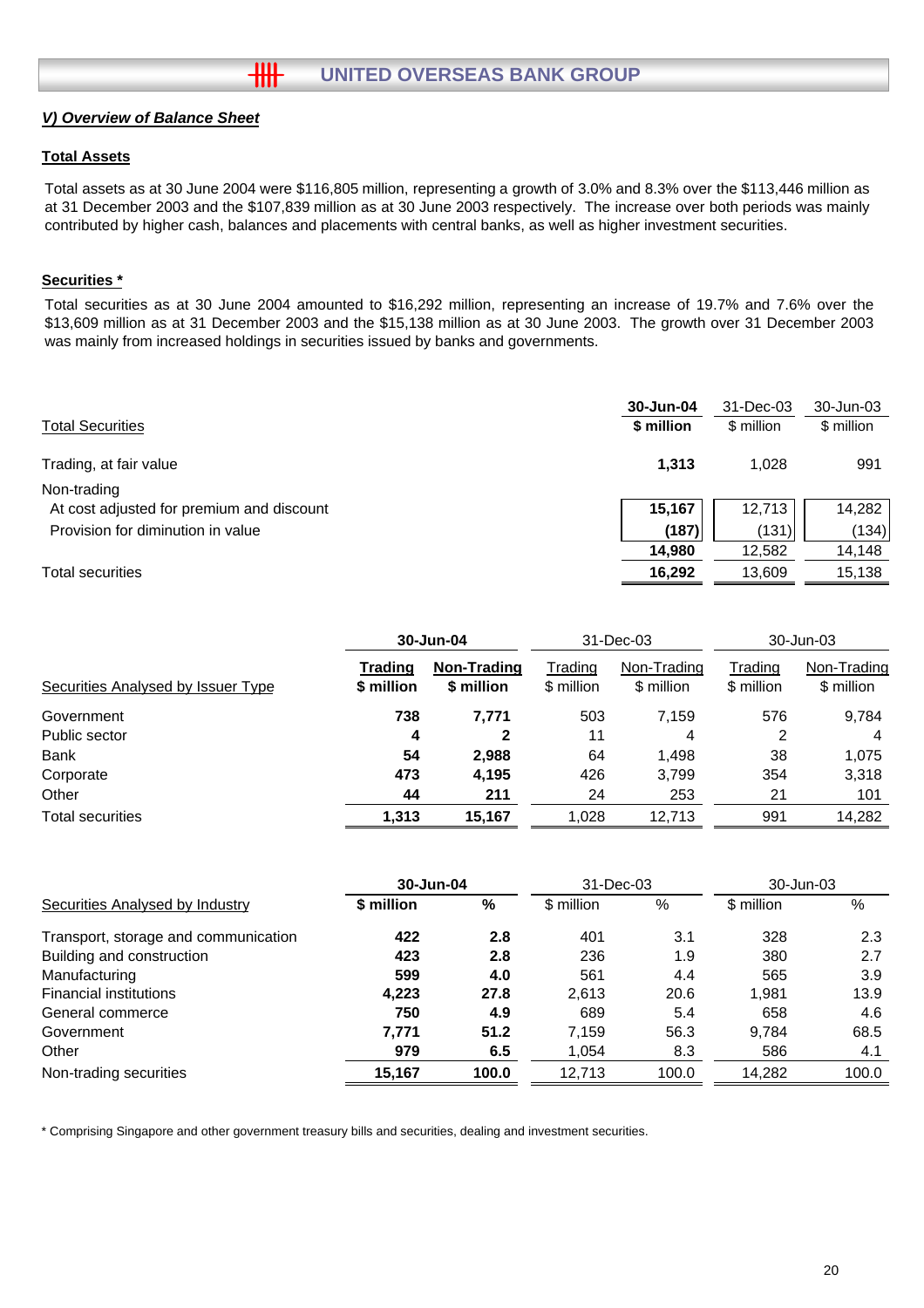#### **Customer Loans**

Net loans and advances to customers of \$59,895 million as at 30 June 2004 were 1.0% higher than the \$59,297 million as at 31 December 2003 and 0.2% higher than the \$59,760 million as at 30 June 2003.

|                                          | 30-Jun-04            |       | 31-Dec-03  |          | 30-Jun-03  |       |
|------------------------------------------|----------------------|-------|------------|----------|------------|-------|
| Customer Loans Analysed by Product Group | \$ million           | %     | \$ million | %        | \$ million | %     |
| Housing loans                            | 15.037               | 23.8  | 14.789     | 23.6     | 14.287     | 22.6  |
| Term Ioans                               | 35,240               | 55.8  | 35,033     | 56.0     | 35.910     | 56.8  |
| Trade financing                          | 3,885                | 6.2   | 3,397      | 5.4      | 3,193      | 5.1   |
| Overdrafts                               | 8,933                | 14.2  | 9,362      | 15.0     | 9,817      | 15.5  |
| Total gross customer loans               | 63,095               | 100.0 | 62,581     | 100.0    | 63.207     | 100.0 |
| General provisions                       | (1, 422)<br>(1, 361) |       |            | (1, 427) |            |       |
| Specific provisions                      | (1,839)              |       | (1,862)    |          | (2,020)    |       |
| Total net customer loans                 | 59,895               |       | 59,297     |          | 59,760     |       |

|                                           | 30-Jun-04  |       | 31-Dec-03  |       | 30-Jun-03  |       |
|-------------------------------------------|------------|-------|------------|-------|------------|-------|
| Gross Customer Loans Analysed by Industry | \$ million | %     | \$ million | %     | \$ million | %     |
| Transport, storage and communication      | 2.331      | 3.7   | 2.104      | 3.4   | 2,015      | 3.2   |
| Building and construction                 | 7,307      | 11.6  | 7.320      | 11.7  | 8.148      | 12.9  |
| Manufacturing                             | 6,331      | 10.0  | 5,846      | 9.4   | 5,562      | 8.8   |
| Non-bank financial institutions           | 10.375     | 16.4  | 10.408     | 16.6  | 11.306     | 17.9  |
| General commerce                          | 9.554      | 15.1  | 9.273      | 14.8  | 9.624      | 15.2  |
| Professionals and private individuals     | 8.989      | 14.3  | 9,653      | 15.4  | 9.557      | 15.1  |
| Housing loans                             | 15.037     | 23.8  | 14.789     | 23.6  | 14.287     | 22.6  |
| Other                                     | 3,171      | 5.1   | 3,188      | 5.1   | 2,708      | 4.3   |
| Total gross customer loans                | 63,095     | 100.0 | 62,581     | 100.0 | 63,207     | 100.0 |

| Gross Customer Loans Analysed by         |            | 30-Jun-04     |            | 31-Dec-03 |            | 30-Jun-03 |  |
|------------------------------------------|------------|---------------|------------|-----------|------------|-----------|--|
| Currency and Fixed / Variable Rates      | \$ million | $\frac{9}{6}$ | \$ million | %         | \$ million | $\%$      |  |
| <b>Fixed Rate</b>                        |            |               |            |           |            |           |  |
| Singapore dollar                         | 10,159     | 16.1          | 8,987      | 14.4      | 10,282     | 16.3      |  |
| US dollar                                | 1,416      | 2.2           | 960        | 1.5       | 933        | 1.5       |  |
| Malaysian ringgit                        | 215        | 0.3           | 204        | 0.3       | 183        | 0.3       |  |
| Hong Kong dollar                         | 63         | 0.1           | 35         | 0.1       | 46         | 0.1       |  |
| Thai baht                                | 874        | 1.4           | 948        | 1.5       | 758        | 1.2       |  |
| Other                                    | 416        | 0.7           | 1,066      | 1.7       | 1,236      | 1.9       |  |
| Total fixed rate gross customer loans    | 13,143     | 20.8          | 12,200     | 19.5      | 13,438     | 21.3      |  |
| Variable Rate                            |            |               |            |           |            |           |  |
| Singapore dollar                         | 30,142     | 47.8          | 31,777     | 50.8      | 30,745     | 48.6      |  |
| US dollar                                | 7,335      | 11.6          | 6,948      | 11.1      | 7,131      | 11.3      |  |
| Malaysian ringgit                        | 6,539      | 10.3          | 6,110      | 9.8       | 6,188      | 9.8       |  |
| Hong Kong dollar                         | 925        | 1.5           | 966        | 1.5       | 1,123      | 1.8       |  |
| Thai baht                                | 679        | 1.1           | 599        | 0.9       | 541        | 0.8       |  |
| Other                                    | 4,332      | 6.9           | 3,981      | 6.4       | 4,041      | 6.4       |  |
| Total variable rate gross customer loans | 49,952     | 79.2          | 50,381     | 80.5      | 49,769     | 78.7      |  |
| Total gross customer loans               | 63,095     | 100.0         | 62,581     | 100.0     | 63,207     | 100.0     |  |
|                                          |            |               |            |           |            |           |  |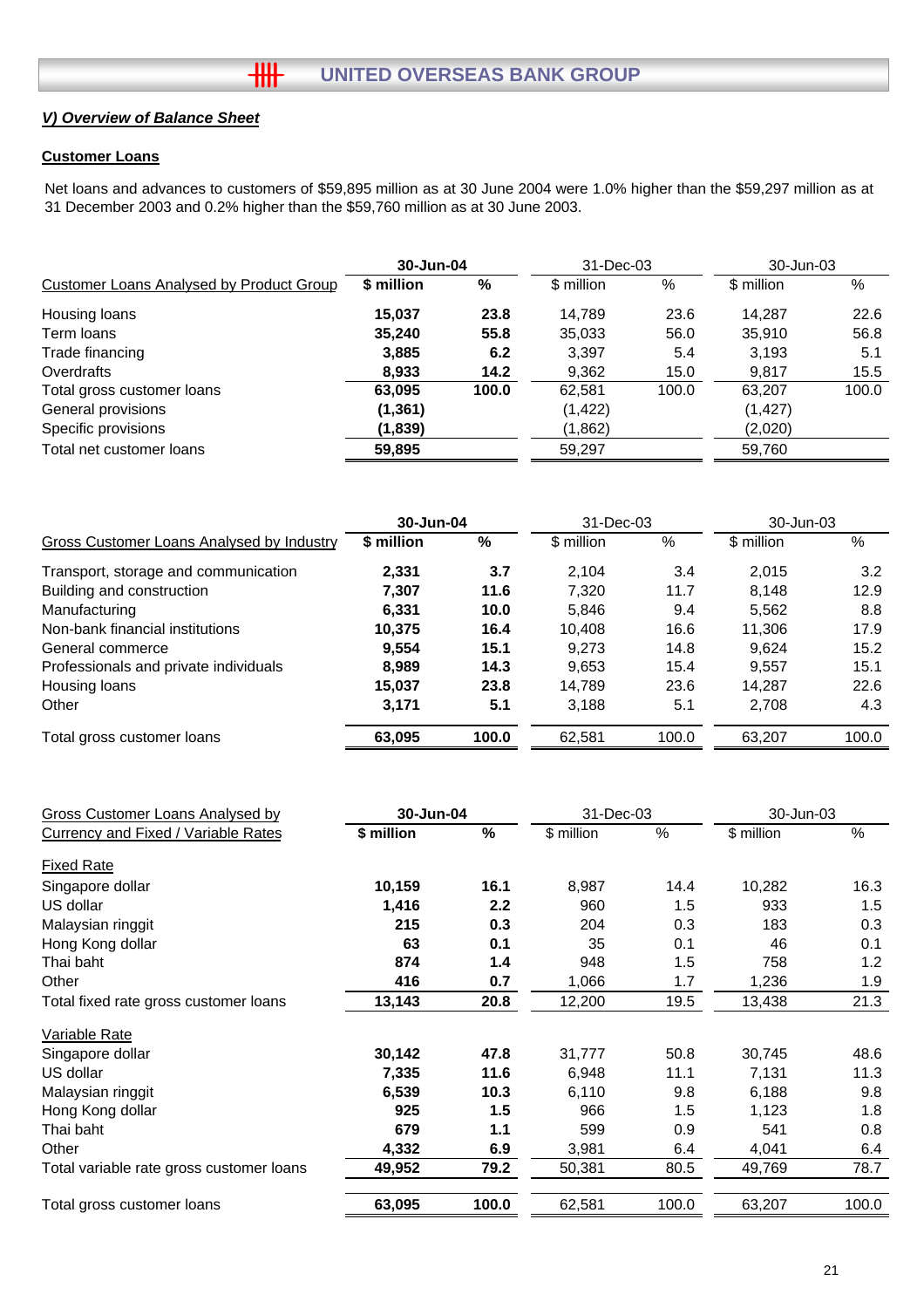#### **Customer Loans (cont'd)**

| Gross Customer Loans Analysed by | 30-Jun-04  |       | 31-Dec-03  |       | 30-Jun-03  |       |
|----------------------------------|------------|-------|------------|-------|------------|-------|
| <b>Remaining Maturity</b>        | \$ million | %     | \$ million | $\%$  | \$ million | %     |
| Within 1 year                    | 29,838     | 47.3  | 30.256     | 48.3  | 30,183     | 47.8  |
| Over 1 year but within 3 years   | 9.457      | 15.0  | 9,668      | 15.5  | 10.071     | 15.9  |
| Over 3 years but within 5 years  | 5,585      | 8.8   | 5,386      | 8.6   | 5.950      | 9.4   |
| Over 5 years                     | 18.215     | 28.9  | 17.271     | 27.6  | 17.003     | 26.9  |
| Total gross customer loans       | 63.095     | 100.0 | 62.581     | 100.0 | 63.207     | 100.0 |

#### **Deposits**

Total deposits as at 30 June 2004 amounted to \$93,590 million, representing an increase of 5.5% and 9.4% over the \$88,702 million as at 31 December 2003 and the \$85,569 million as at 30 June 2003 respectively. The growth over the two periods came from both bankers' deposits and customer deposits.

As at 30 June 2004, customer deposits accounted for 76.5% of total deposits .

╫╫

|                                        | 30-Jun-04  |       | 31-Dec-03  |       | $30 - Jun-03$ |       |
|----------------------------------------|------------|-------|------------|-------|---------------|-------|
| Deposits Analysed by Product Group     | \$ million | %     | \$ million | %     | \$ million    | %     |
| Bankers' deposits<br>Customer deposits | 21.959     | 23.5  | 18.839     | 21.2  | 18.741        | 21.9  |
| Fixed deposits                         | 47.793     | 51.0  | 45.801     | 51.7  | 45.624        | 53.3  |
| Savings and other deposits             | 23,838     | 25.5  | 24,062     | 27.1  | 21,204        | 24.8  |
|                                        | 71.631     | 76.5  | 69.863     | 78.8  | 66.828        | 78.1  |
| Total deposits                         | 93.590     | 100.0 | 88.702     | 100.0 | 85.569        | 100.0 |

| 30-Jun-04  |       | 31-Dec-03  |       | 30-Jun-03  |       |
|------------|-------|------------|-------|------------|-------|
| \$ million | %     | \$ million | %     | \$ million | $\%$  |
| 92.022     | 98.3  | 87.450     | 98.6  | 84.460     | 98.7  |
| 779        | 0.9   | 703        | 0.8   | 729        | 0.8   |
| 673        | 0.7   | 434        | 0.5   | 306        | 0.4   |
| 116        | 0.1   | 115        | 0.1   | 74         | 0.1   |
| 93,590     | 100.0 | 88.702     | 100.0 | 85.569     | 100.0 |
|            |       |            |       |            |       |

#### **Loans / Deposits Ratio \***

Loans-to-deposits ratio of 83.6% as at 30 June 2004 was 1.3% points and 5.8% points lower than the ratios of 84.9% as at 31 December 2003 and 89.4% as at 30 June 2003 respectively.



\* Loans refer to net customer loans while Deposits refer to customer deposits.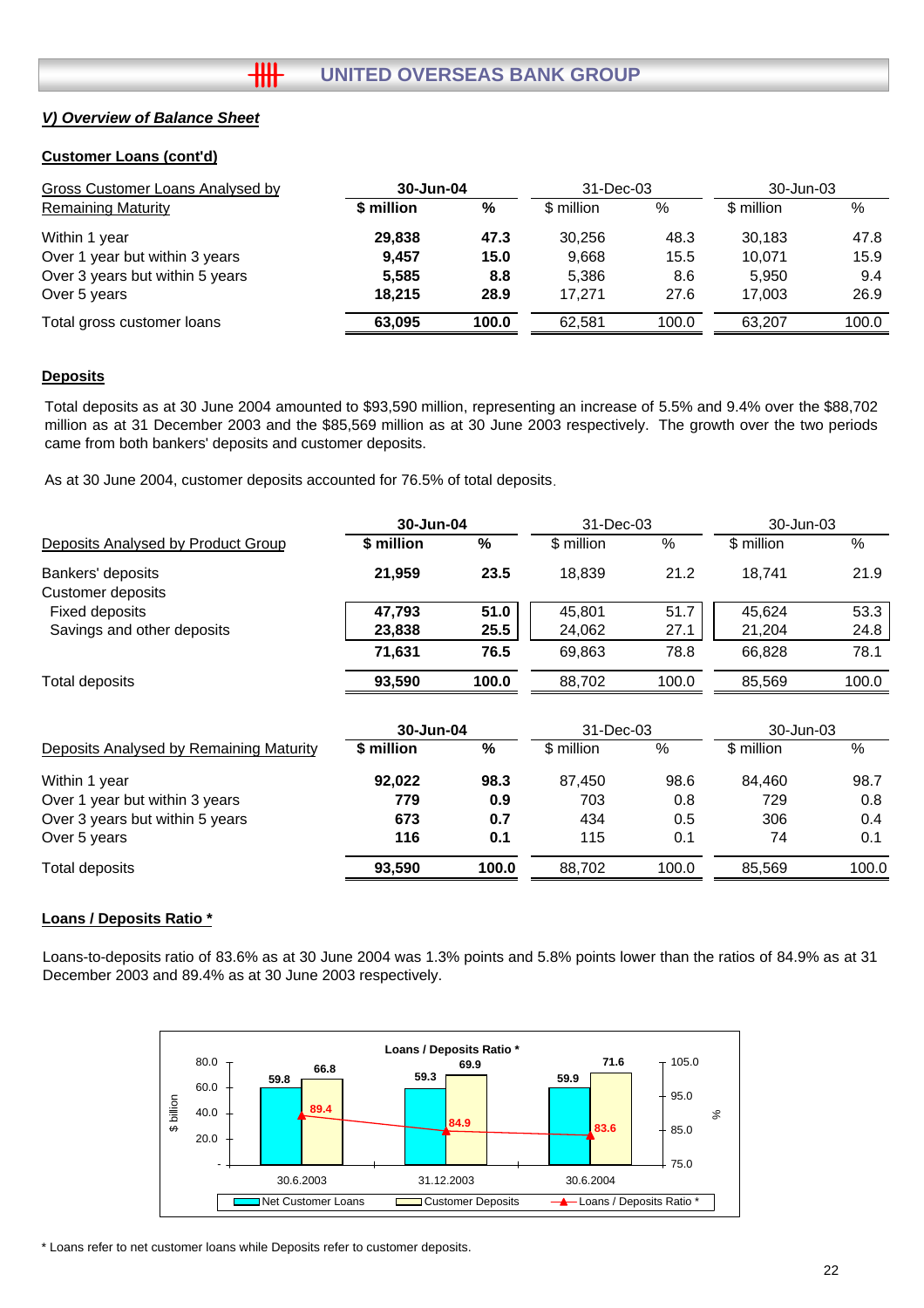#### **Debts Issued**

|              |                                                                       | 30-Jun-04  | 31-Dec-03  | 30-Jun-03  |
|--------------|-----------------------------------------------------------------------|------------|------------|------------|
|              |                                                                       | \$ million | \$ million | \$ million |
| (a)          | <b>Subordinated Notes</b>                                             |            |            |            |
|              | S\$1.3 billion 4.95% Subordinated Notes due 2016                      |            |            |            |
|              | callable with step-up in 2011 ("S\$ Notes"), at cost                  | 1,300      | 1,300      | 1,300      |
|              | US\$1 billion 4.50% Subordinated Notes due 2013                       |            |            |            |
|              | ("US\$ Notes"), at cost adjusted for discount                         | 1,719      | 1,700      | 1,760      |
|              |                                                                       | 3,019      | 3,000      | 3,060      |
|              | Unamortised expenses incurred in connection with                      |            |            |            |
|              | the issue of the subordinated notes                                   | (9)        | (9)        | (10)       |
|              |                                                                       | 3,010      | 2,991      | 3,050      |
| (b)          | Asset Backed Commercial Paper ("ABCP"), at cost adjusted for discount |            |            |            |
|              | S\$ ABCP                                                              | 749        | 679        | 754        |
|              | <b>US\$ ABCP</b>                                                      | 181        | 174        | 216        |
|              |                                                                       | 929        | 852        | 970        |
| (c)<br>Other |                                                                       | 433        | 353        | 262        |
|              | Total debts issued                                                    | 4,372      | 4,196      | 4,281      |

(a) The S\$ Notes were issued by the Bank at par on 30 September 2001 and mature on 30 September 2016. The S\$ Notes may be redeemed at par at the option of the Bank, in whole but not in part, on 30 September 2011 or at any interest payment date in the event of certain changes in the tax laws of Singapore, subject to the prior approval of the Monetary Authority of Singapore and certain other conditions. Interest is payable semi-annually at 4.95% per annum up to and including 29 September 2011. From and including 30 September 2011, interest is payable semi-annually at a fixed rate equal to the five-year Singapore Dollar Interest Rate Swap (Offer Rate) as at 30 September 2011 plus 2.25% per annum.

The US\$ Notes were issued by the Bank at 99.96% on 30 June 2003 and mature on 2 July 2013. These US\$ Notes may be redeemed at par at the option of the Bank, in whole, on notice, in the event of certain changes in the tax laws of Singapore, subject to the approval of the Monetary Authority of Singapore and certain other conditions. Interest is payable semi-annually at 4.50% per annum beginning 2 January 2004.

The Bank has entered into interest rate swaps to manage the interest rate risk arising from the S\$ Notes and US\$ Notes.

The S\$ Notes and US\$ Notes are unsecured subordinated obligations of the Bank and have been approved by the Monetary Authority of Singapore as qualifying for Upper Tier II capital. They rank equally with all present and future Upper Tier II unsecured subordinated indebtedness of the Bank and rank senior to all ordinary and preference shares of the Bank. At the balance sheet date, all outstanding liabilities of the Bank rank senior to these Notes.

(b) The ABCP were issued in relation to a \$1 billion ABCP programme carried out by Archer 1 Limited, a special purpose entity ("SPE"). The ABCP have maturity of less than one year, and are secured by a first floating charge in favour of the trustee, Bermuda Trust (Singapore) Limited, on all assets of the SPE.

Interest rates of the S\$ ABCP and US\$ ABCP as at 30 June 2004 range from 1.0% to 1.45% (31 December 2003: 1.1% to 1.25%) per annum and 1.25% to 1.45% (31 December 2003: 1.2% to 1.25%) per annum respectively.

The holders of the ABCP are entitled to receive payment comprising both the principal and interest as contracted in the ABCP but only to the extent that there are available resources in the SPE to meet those payments. The holders of the ABCP have no recourse to the Group.

The SPE intends to issue new ABCP upon the maturity of outstanding ABCP for as long as the SPE intends to carry on its principal activity of investment holding.

(c) Other debts issued comprise equity linked notes, interest rate linked notes and credit linked notes issued by the Bank.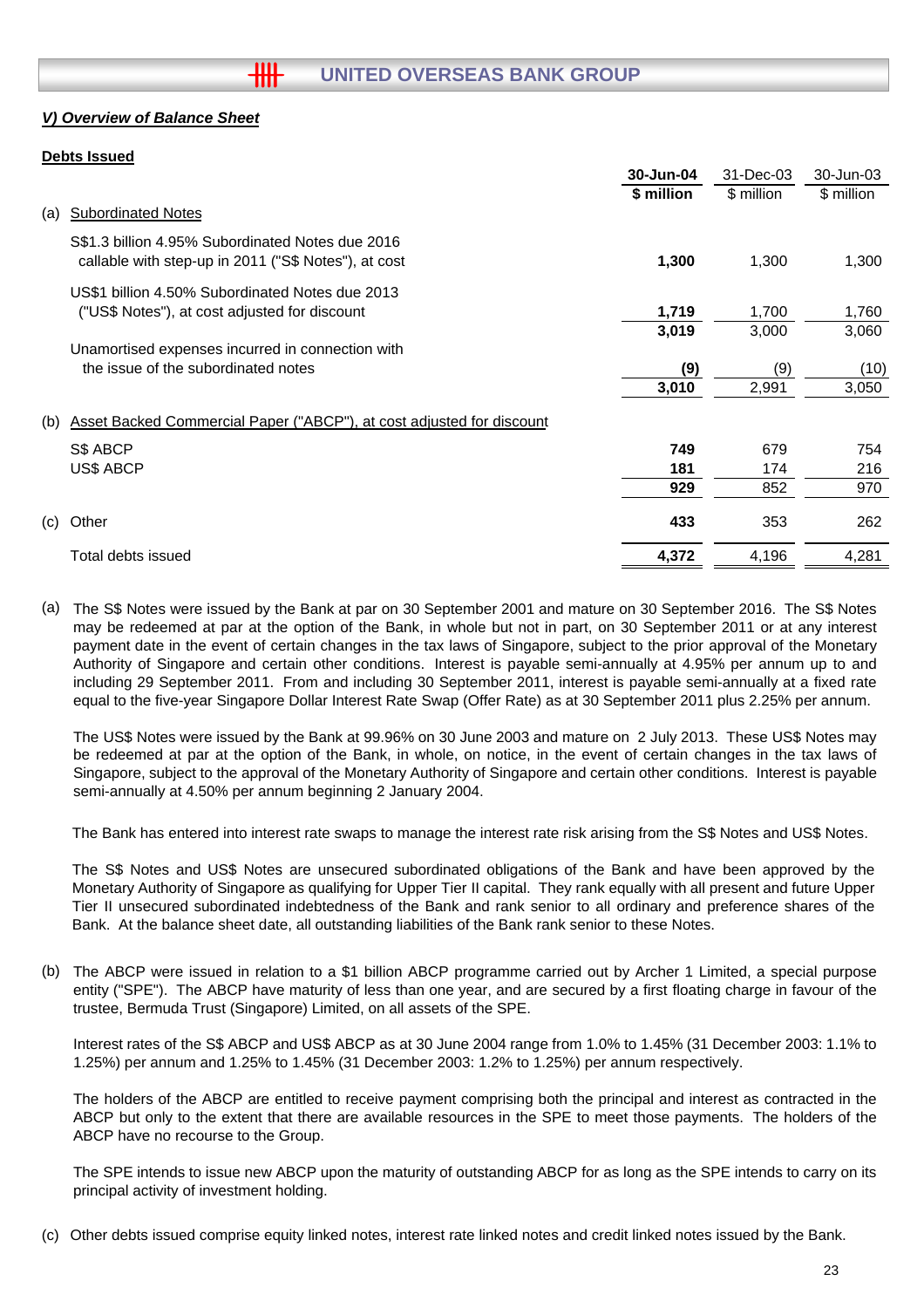#### **Shareholders' Funds**

Shareholders' funds as at 30 June 2004 were \$13,450 million, representing an increase of 1.3% and 4.7% over the \$13,282 million as at 31 December 2003 and the \$12,850 million as at 30 June 2003 respectively. The increase over both periods was mainly from retained profits.

Unrealised revaluation surplus on properties and investment securities amounted to \$1,483 million as at 30 June 2004. The revaluation surplus was not incorporated into the financial statements.

|                                                   | 30-Jun-04  | 31-Dec-03  | 30-Jun-03  |
|---------------------------------------------------|------------|------------|------------|
|                                                   | \$ million | \$ million | \$ million |
| Shareholders' funds                               | 13.450     | 13.282     | 12,850     |
| Add: Revaluation surplus *                        | 1,483      | 1.464      | 1,386      |
| Shareholders' funds including revaluation surplus | 14,933     | 14,746     | 14,236     |
| Net asset value (NAV) per share (\$)              | 8.56       | 8.45       | 8.18       |
| Revaluation surplus per share (\$)                | 0.94       | 0.93       | 0.88       |
| Revalued NAV per share (\$)                       | 9.50       | 9.38       | 9.06       |

\* Refers to revaluation surplus on properties and investment securities which was not incorporated into the financial statements.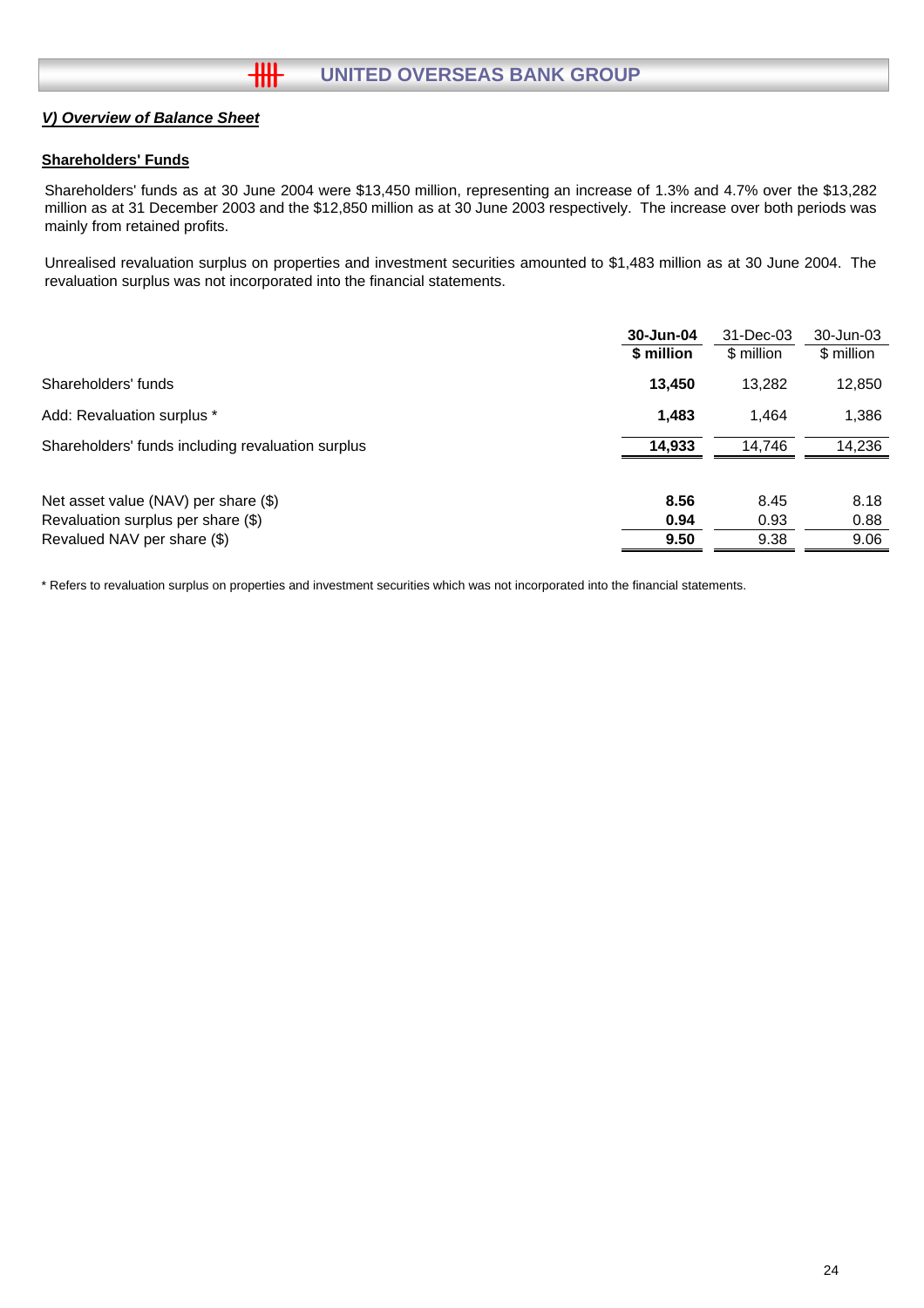#### *VI) Capital Adequacy Ratio*

The Group's capital management policy is to maintain a strong capital position to support its growth, both organically and through acquisitions.

The Group's total Capital Adequacy Ratio ("CAR") is computed under the revised capital framework for Singaporeincorporated banks issued by the Monetary Authority of Singapore ("MAS"), which is effective from 30 June 2004. The comparative figures as at 31 December 2003 and 30 June 2003 have been adjusted to conform with the revised framework accordingly.

As at 30 June 2004, the Group's total CAR was 13.6%, which was 3.6% points higher than the minimum total CAR of 10% set by MAS. Compared to the total CAR of 15.2% as at 31 December 2003 and 14.8% as at 30 June 2003, it had decreased 1.6% points and 1.2% points respectively. The decrease was mainly attributable to the committed capital for the acquisition of 80.77% stake in Bank of Asia Public Company Limited, the acquisition of 23% stake in PT Bank Buana Indonesia Tbk, and higher risk-weighted assets.

|                                                 | 30-Jun-04  | 31-Dec-03  | 30-Jun-03 * |
|-------------------------------------------------|------------|------------|-------------|
|                                                 | \$ million | \$ million | \$ million  |
| <b>Capital</b>                                  |            |            |             |
| <b>Tier 1 Capital</b>                           |            |            |             |
| Share capital                                   | 1,572      | 1,572      | 1,572       |
| Disclosed reserves / other                      | 11,903     | 11,726     | 11,299      |
| Deduction of goodwill                           | (3, 518)   | (3, 483)   | (3,584)     |
|                                                 | 9,957      | 9,815      | 9,287       |
| <b>Upper Tier 2 Capital</b>                     |            |            |             |
| Cumulative general provisions                   | 978        | 934        | 926         |
| Subordinated notes                              | 3,010      | 2,991      | 3,050       |
|                                                 | 3,988      | 3,925      | 3,976       |
|                                                 |            |            |             |
| Deductions from Tier 1 and Upper Tier 2 Capital | (3, 360)   | (2, 410)   | (2, 332)    |
|                                                 |            |            |             |
| Total capital                                   | 10,585     | 11,330     | 10,931      |
|                                                 |            |            |             |
| Risk-weighted assets (including market risk)    | 77,838     | 74,353     | 73,847      |
| <b>Capital adequacy ratios</b>                  |            |            |             |
| Tier 1                                          | 12.8%      | 13.2%      | 12.6%       |
| <b>Total capital</b>                            | 13.6%      | 15.2%      | 14.8%       |

\* Including the US\$1 billion 4.50% Subordinated Notes due 2013 issued on 30 June 2003.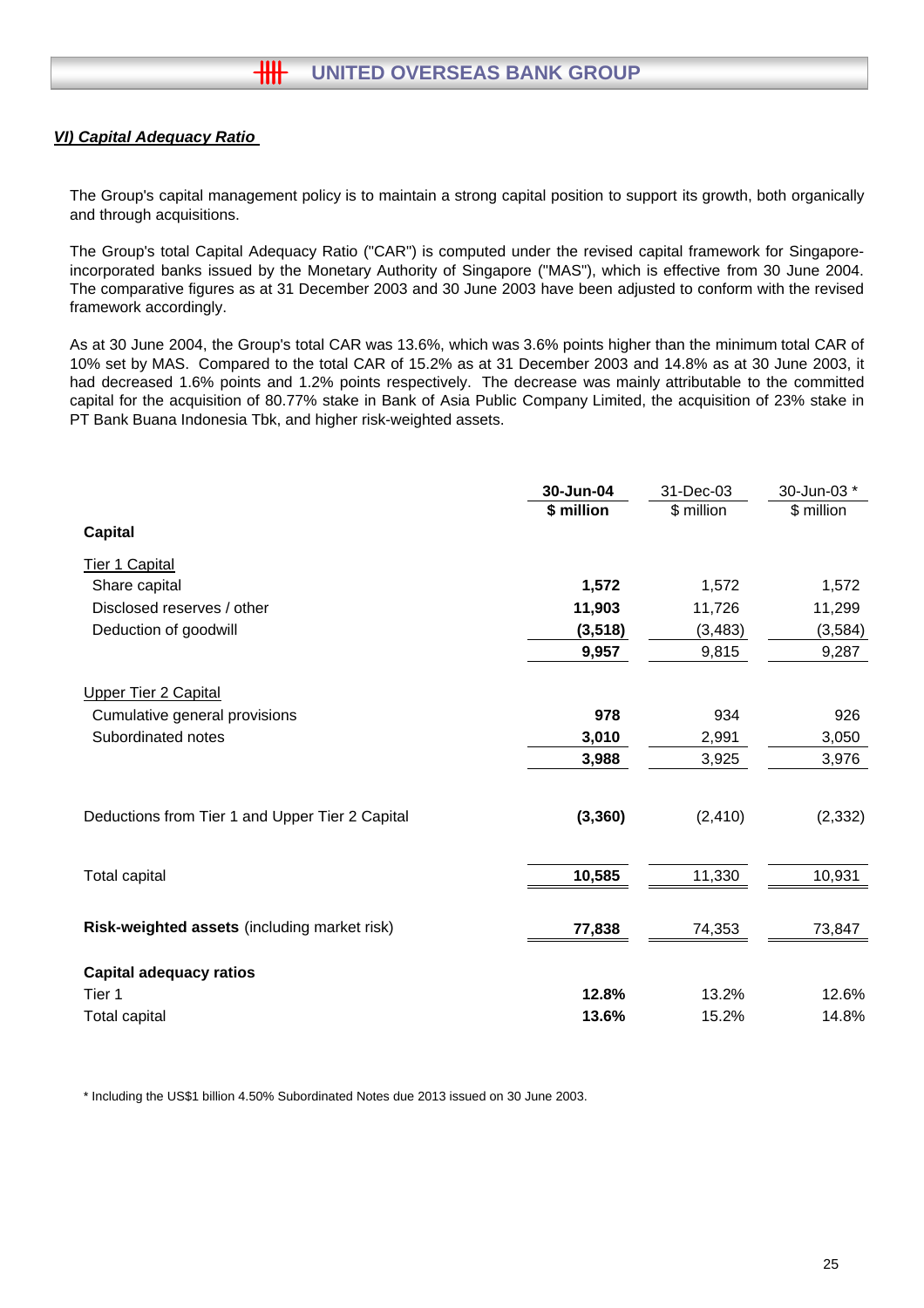## *VII) Exposure by Country of Operations*

The Group's total direct net exposure to the countries outside Singapore where it has a presence amounted to \$39.0 billion or 33.4% of Group total assets as at 30 June 2004. Exposure (excluding contingent liabilities) reported is categorised into loans and advances to non-bank customers, balances due from governments, balances due from banks, and investments.

| Exposure to the Five Regional Countries, Greater China and Other Countries outside Singapore |  |
|----------------------------------------------------------------------------------------------|--|

|                       |             |                          |             |                    | \$ million   |                                    |              |                               |                    |
|-----------------------|-------------|--------------------------|-------------|--------------------|--------------|------------------------------------|--------------|-------------------------------|--------------------|
|                       |             | <b>Balances due from</b> |             |                    |              | <b>Net Exposure</b>                |              |                               |                    |
|                       | Loans to    |                          |             |                    |              | Less: Loans to /<br>Investments in |              | % of Group                    |                    |
|                       | Non-        |                          |             | <b>Investments</b> |              | <b>Subsidiaries &amp;</b>          |              |                               | <b>Contingent</b>  |
|                       | <b>Bank</b> | <b>Government</b>        | <b>Bank</b> |                    | <b>Total</b> | <b>Branches</b>                    | <b>Total</b> | <b>Total</b><br><b>Assets</b> | <b>Liabilities</b> |
|                       |             |                          |             |                    |              |                                    |              |                               |                    |
| <b>Malaysia</b>       |             |                          |             |                    |              |                                    |              |                               |                    |
| 30-Jun-04             | 7,283       | 3,247                    | 4,462       | 780                | 15,772       | 2,147                              | 13,625       | 11.7                          | 1,141              |
| 31-Dec-03             | 6,624       | 3,353                    | 4,307       | 742                | 15,026       | 2,296                              | 12,730       | 11.2                          | 1,067              |
| 30-Jun-03             | 6,560       | 2,917                    | 3,354       | 540                | 13,371       | 2,007                              | 11,364       | 10.5                          | 1,027              |
| Indonesia             |             |                          |             |                    |              |                                    |              |                               |                    |
| 30-Jun-04             | 509         | 196                      | 82          | 260                | 1,047        | 80                                 | 967          | 0.8                           | 141                |
| 31-Dec-03             | 491         | 165                      | 48          | 79                 | 783          | 50                                 | 733          | 0.7                           | 132                |
| 30-Jun-03             | 438         | 147                      | 66          | 51                 | 702          | 50                                 | 652          | 0.6                           | 73                 |
| <b>Philippines</b>    |             |                          |             |                    |              |                                    |              |                               |                    |
| 30-Jun-04             | 238         | 238                      | 48          | $\mathbf{2}$       | 526          | 42                                 | 484          | 0.4                           | 57                 |
| 31-Dec-03             | 241         | 221                      | 53          | 12                 | 527          | 41                                 | 486          | 0.4                           | 60                 |
| 30-Jun-03             | 263         | 239                      | 68          | 26                 | 596          | 74                                 | 522          | 0.5                           | 60                 |
| <b>Thailand</b>       |             |                          |             |                    |              |                                    |              |                               |                    |
| 30-Jun-04             | 1,680       | 762                      | 188         | 361                | 2,991        | 325                                | 2,666        | 2.3                           | 330                |
| 31-Dec-03             | 1,642       | 523                      | 112         | 244                | 2,521        | 156                                | 2,365        | 2.1                           | 332                |
| 30-Jun-03             | 1,435       | 863                      | 154         | 212                | 2,664        | 232                                | 2,432        | 2.3                           | 303                |
|                       |             |                          |             |                    |              |                                    |              |                               |                    |
| <b>South Korea</b>    |             |                          |             |                    |              |                                    |              |                               |                    |
| 30-Jun-04             | 34          | 876                      | 885         | 369                | 2,164        |                                    | 2,164        | 1.8                           | 395                |
| 31-Dec-03             | 41          | 596                      | 825         | 209                | 1,671        |                                    | 1,671        | 1.5                           | 173                |
| 30-Jun-03             | 51          | 610                      | 1,144       | 149                | 1,954        | 10                                 | 1,944        | 1.8                           | 94                 |
| <b>Total Regional</b> |             |                          |             |                    |              |                                    |              |                               |                    |
| <b>Countries</b>      |             |                          |             |                    |              |                                    |              |                               |                    |
| 30-Jun-04             | 9,744       | 5,319                    | 5,665       | 1,772              | 22,500       | 2,594                              | 19,906       | 17.0                          | 2,064              |
| 31-Dec-03             | 9,039       | 4,858                    | 5,345       | 1,286              | 20,528       | 2,543                              | 17,985       | 15.9                          | 1,764              |
| 30-Jun-03             | 8,747       | 4,776                    | 4,786       | 978                | 19,287       | 2,373                              | 16,914       | 15.7                          | 1,557              |
| <b>Greater China</b>  |             |                          |             |                    |              |                                    |              |                               |                    |
| 30-Jun-04             | 2,052       | 1,503                    | 8,350       | 439                | 12,344       | 5,228                              | 7,116        | 6.1                           | 707                |
| 31-Dec-03             | 1,968       | 1,038                    | 5,943       | 352                | 9,301        | 3,340                              | 5,961        | 5.2                           | 639                |
| 30-Jun-03             | 2,147       | 125                      | 4,523       | 292                | 7,087        | 2,584                              | 4,503        | 4.2                           | 498                |
| Other OECD            |             |                          |             |                    |              |                                    |              |                               |                    |
| 30-Jun-04             | 4,843       | 1,424                    | 4,391       | 2,167              | 12,825       | 1,104                              | 11,721       | 10.1                          | 894                |
| 31-Dec-03             | 5,494       | 3,059                    | 5,355       | 1,129              | 15,037       | 2,076                              | 12,961       | 11.4                          | 911                |
| 30-Jun-03             | 5,086       | 342                      | 3,613       | 658                | 9,699        | 1,137                              | 8,562        | 7.9                           | 1,484              |
| <b>Other</b>          |             |                          |             |                    |              |                                    |              |                               |                    |
| 30-Jun-04             | 183         | 15                       | 104         |                    | 302          | 63                                 | 239          | 0.2                           | 38                 |
| 31-Dec-03             | 166         | 17                       | 53          | 1                  | 237          | 12                                 | 225          | 0.2                           | 65                 |
| 30-Jun-03             | 154         | 11                       | 51          | 1                  | 217          | $\overline{7}$                     | 210          | 0.2                           | 39                 |
| <b>Grand Total</b>    |             |                          |             |                    |              |                                    |              |                               |                    |
| 30-Jun-04             | 16,822      | 8,261                    | 18,510      | 4,378              | 47,971       | 8,989                              | 38,982       | 33.4                          | 3,703              |
| 31-Dec-03             | 16,667      | 8,972                    | 16,696      | 2,768              | 45,103       | 7,971                              | 37,132       | 32.7                          | 3,379              |
| 30-Jun-03             | 16,134      | 5,254                    | 12,973      | 1,929              | 36,290       | 6,101                              | 30,189       | 28.0                          | 3,578              |
|                       |             |                          |             |                    |              |                                    |              |                               |                    |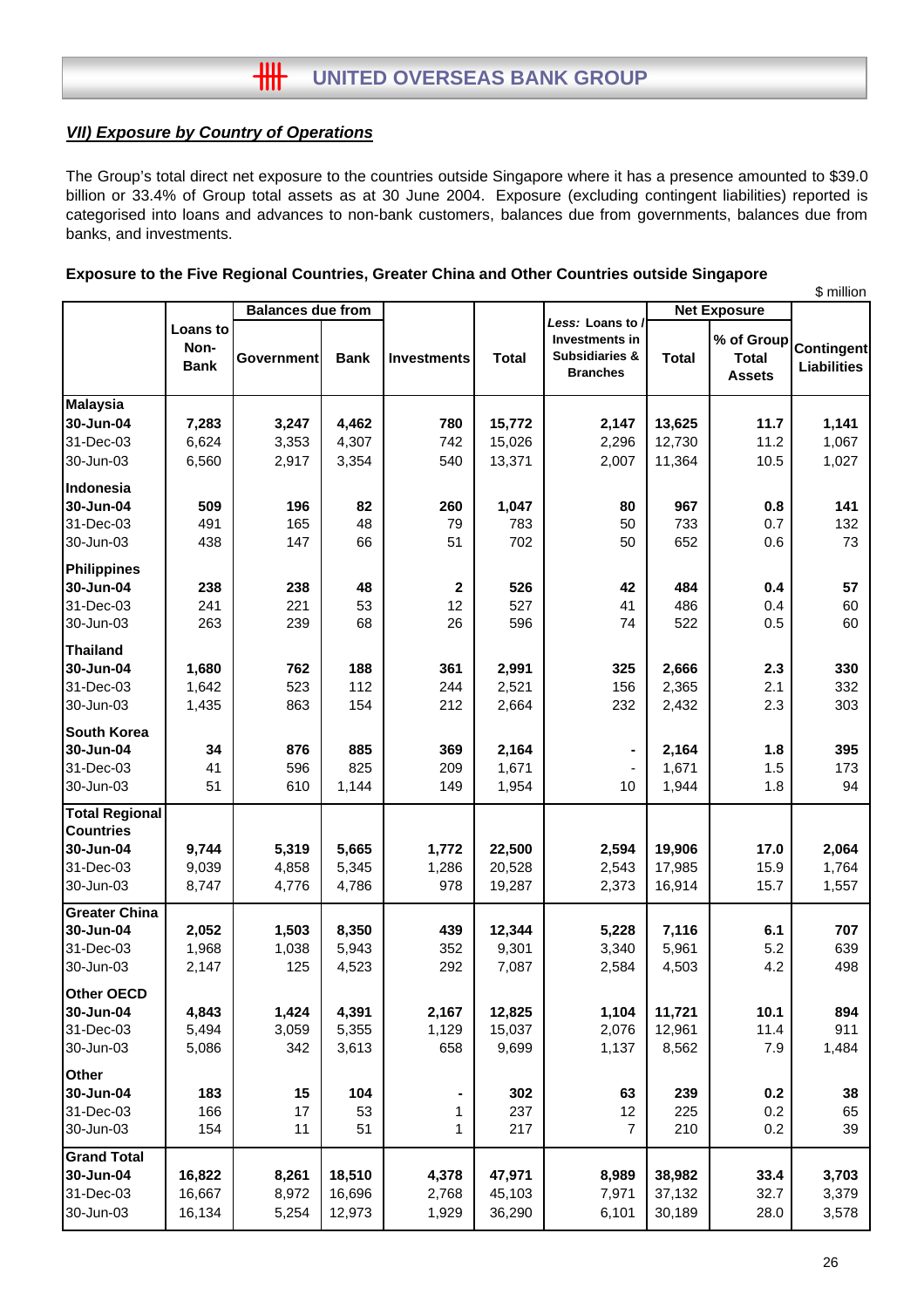## **HH** UNITED OVERSEAS BANK GROUP

#### *VII) Exposure by Country of Operations*

At the country level, direct net exposure to Malaysia where the Group has a long-standing presence, remained the largest at \$13.6 billion or 11.7% of Group total assets, followed by United Kingdom at \$3.8 billion and Taiwan at \$3.2 billion.

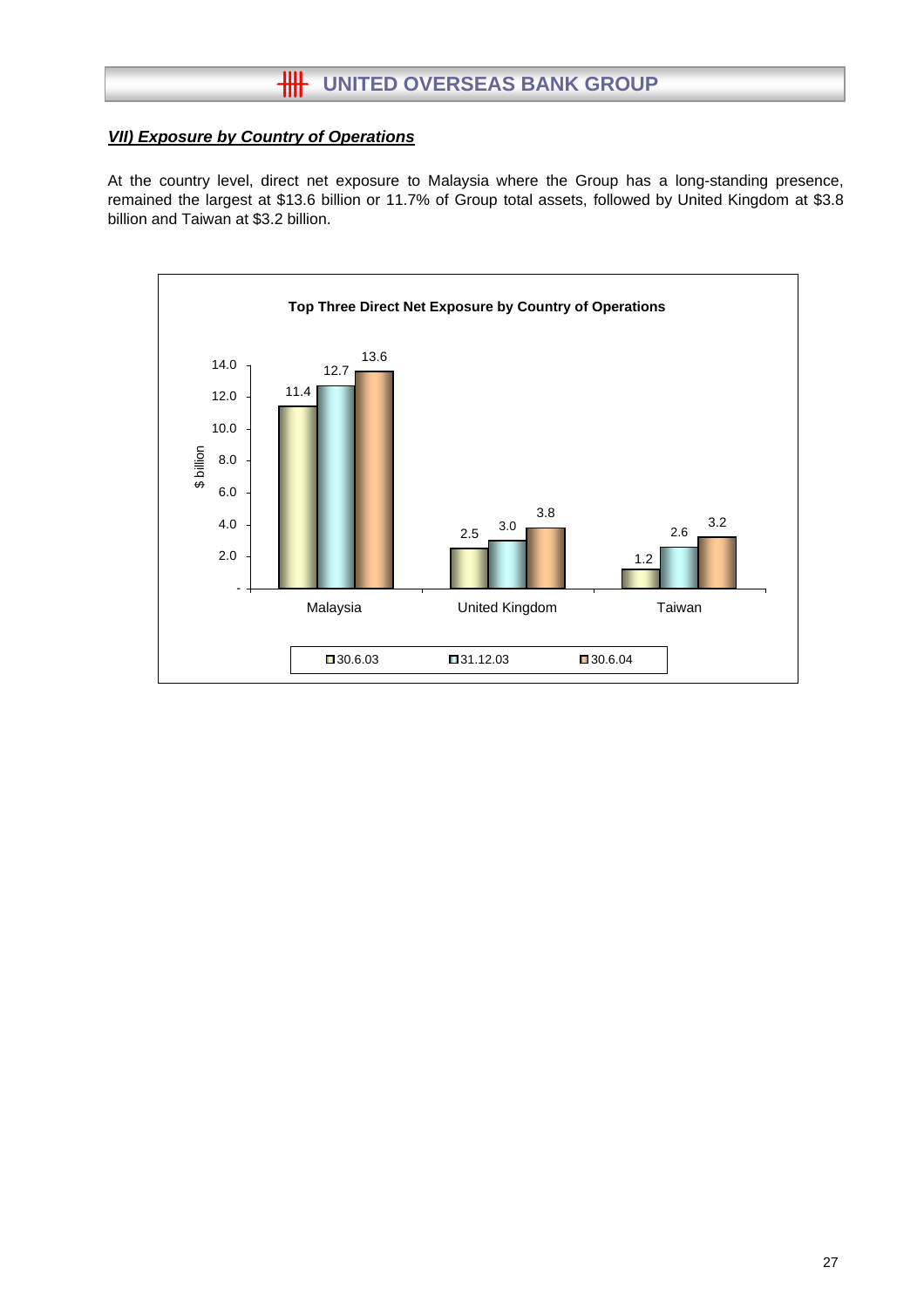# **THE UNITED OVERSEAS BANK GROUP**

## **UNAUDITED CONSOLIDATED BALANCE SHEET**

|                                                                   | 30-Jun-04  | 31-Mar-04  | 31-Dec-03  | 30-Jun-03  |
|-------------------------------------------------------------------|------------|------------|------------|------------|
|                                                                   | \$ million | \$ million | \$ million | \$ million |
| <b>Share Capital and Reserves</b>                                 |            |            |            |            |
| Share capital                                                     | 1,572      | 1,572      | 1,572      | 1,572      |
| Capital reserves                                                  | 4,221      | 4,225      | 4,242      | 4,281      |
| Statutory reserves                                                | 2,860      | 2,860      | 2,860      | 2,801      |
| Revenue reserves                                                  | 4,671      | 4,822      | 4,465      | 4,059      |
| Share of reserves of associates                                   | 126        | 142        | 143        | 137        |
| <b>Total shareholders' funds</b>                                  | 13,450     | 13,620     | 13,282     | 12,850     |
| <b>Minority interests</b>                                         | 169        | 157        | 155        | 147        |
| <b>Liabilities</b>                                                |            |            |            |            |
| Deposits of non-bank customers                                    | 71,631     | 70,630     | 69,863     | 66,828     |
| Deposits and balances of banks and agents                         | 21,959     | 22,069     | 18,839     | 18,741     |
| <b>Total deposits</b>                                             | 93,590     | 92,698     | 88,702     | 85,569     |
| Bills and drafts payable                                          | 158        | 293        | 164        | 180        |
| Other liabilities                                                 | 5,066      | 6,473      | 6,947      | 4,812      |
| Debts issued                                                      | 4,372      | 4,282      | 4,196      | 4,281      |
| <b>Total liabilities</b>                                          | 103,186    | 103,747    | 100,009    | 94,841     |
| <b>Total shareholders' funds and liabilities</b>                  | 116,805    | 117,523    | 113,446    | 107,839    |
| <b>Assets</b>                                                     |            |            |            |            |
| Cash, balances and placements with central banks                  | 10,527     | 11,456     | 9,085      | 4,210      |
| Singapore Government treasury bills and securities                | 6,787      | 6,076      | 6,311      | 8,476      |
| Other government treasury bills and securities                    | 1,721      | 1,690      | 1,352      | 1,884      |
| Dealing securities                                                | 575        | 586        | 525        | 415        |
| Placements and balances with banks and agents                     | 19,442     | 20,933     | 20,072     | 18,976     |
| Loans and advances including trade bills to<br>non-bank customers | 59,895     | 59,214     | 59,297     | 59,760     |
| Other assets                                                      | 3,923      | 4,703      | 4,752      | 3,153      |
| Investment securities                                             | 7,210      | 6,288      | 5,423      | 4,364      |
| Investments in associates                                         | 1,600      | 1,400      | 1,397      | 1,251      |
| <b>Fixed assets</b>                                               | 1,747      | 1,761      | 1,768      | 1,785      |
| Goodwill                                                          | 3,378      | 3,416      | 3,466      | 3,566      |
| <b>Total assets</b>                                               | 116,805    | 117,523    | 113,446    | 107,839    |
|                                                                   |            |            |            |            |
| <b>Off-Balance Sheet Items</b>                                    |            |            |            |            |
| <b>Contingent liabilities</b>                                     | 9,087      | 8,567      | 8,729      | 9,115      |
| Derivative financial instruments                                  | 248,076    | 206,758    | 183,840    | 165,273    |
| Commitments                                                       | 39,404     | 38,091     | 37,660     | 36,973     |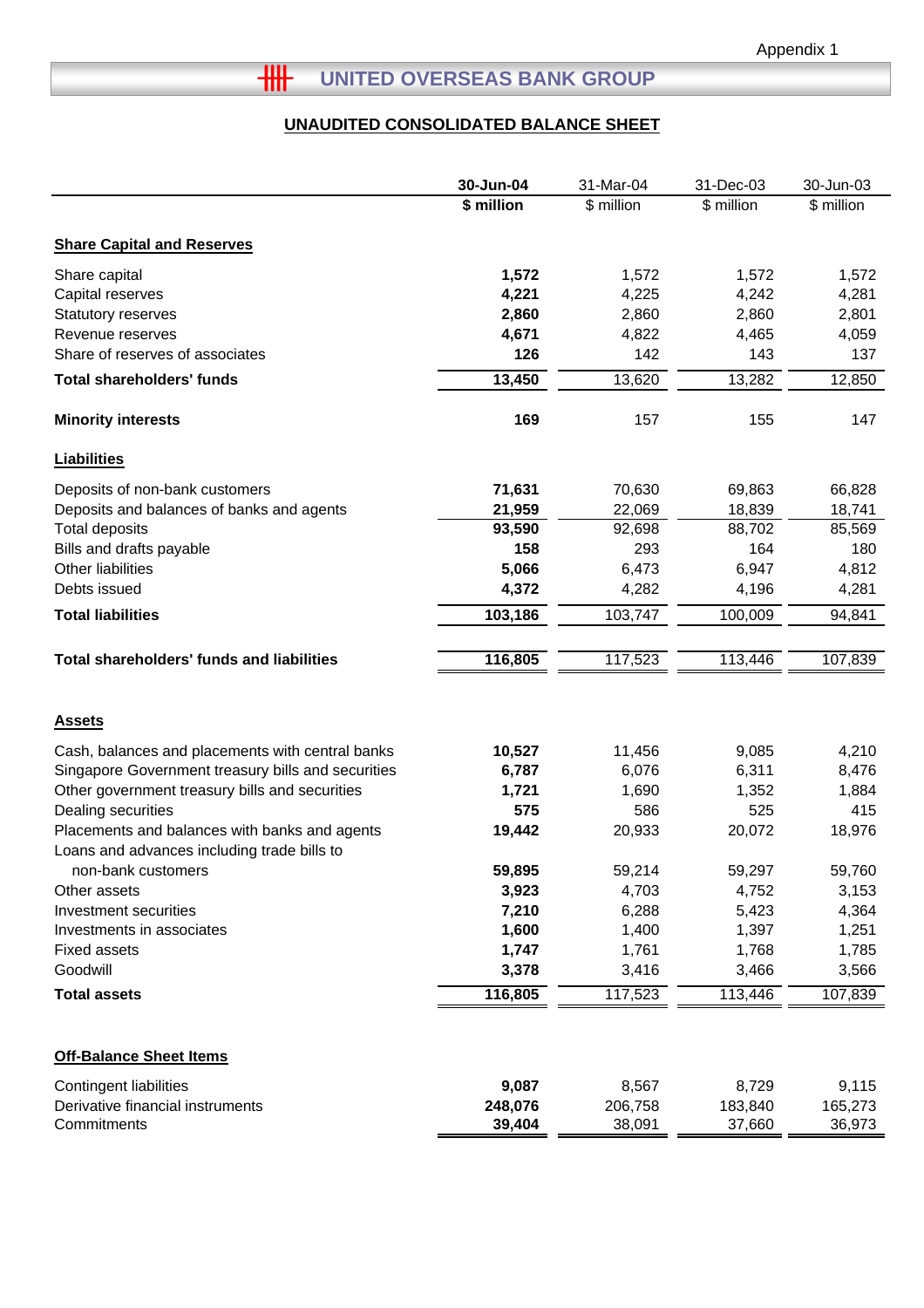## **UNAUDITED CONSOLIDATED STATEMENT OF CHANGES IN SHAREHOLDERS' EQUITY**

|                                                                                                               |                |                 |                  |                 | Share of           |              |
|---------------------------------------------------------------------------------------------------------------|----------------|-----------------|------------------|-----------------|--------------------|--------------|
|                                                                                                               | <b>Share</b>   | Capital         | <b>Statutory</b> | Revenue         | <b>Reserves of</b> |              |
|                                                                                                               | <b>Capital</b> | <b>Reserves</b> | <b>Reserves</b>  | <b>Reserves</b> | <b>Associates</b>  | <b>Total</b> |
|                                                                                                               | \$ million     | \$ million      | \$ million       | \$ million      | \$ million         | \$ million   |
| <b>Balance at 1 January 2004</b>                                                                              | 1,572          | 4,242           | 2,860            | 4,465           | 143                | 13,282       |
| Net profit attributable to members                                                                            |                |                 |                  | 705             |                    | 705          |
| Differences arising from currency<br>translation of financial statements<br>of foreign branches, subsidiaries |                |                 |                  |                 |                    |              |
| and associates                                                                                                |                | (19)            |                  |                 |                    | (19)         |
| Group's share of reserves of associates                                                                       |                |                 |                  |                 | (18)               | (18)         |
| <b>Other adjustments</b>                                                                                      |                |                 |                  | $(0)*$          | $\mathbf{0}^*$     |              |
| Total recognised gains / (losses) for the<br>financial period                                                 |                | (19)            |                  | 704             | (18)               | 667          |
| Net transfer to revenue reserves                                                                              |                | (5)             |                  | 5               |                    |              |
| <b>Dividends</b>                                                                                              |                |                 |                  | (503)           |                    | (503)        |
| Issue of shares to option holders who<br>exercised their rights                                               | $\mathbf{0}^*$ | 3               |                  |                 |                    | 4            |
| Balance at 30 June 2004                                                                                       | 1,572          | 4,221           | 2,860            | 4,671           | 126                | 13,450       |

| Balance at 1 January 2003                                                                                                       | 1,572 | 4,257 | 2,758 | 3,893 | 134 | 12,613         |
|---------------------------------------------------------------------------------------------------------------------------------|-------|-------|-------|-------|-----|----------------|
| Net profit attributable to members                                                                                              |       |       |       | 501   |     | 501            |
| Differences arising from currency<br>translation of financial statements<br>of foreign branches, subsidiaries<br>and associates |       | 39    |       |       |     | 39             |
|                                                                                                                                 |       |       |       |       |     |                |
| Group's share of reserves of associates                                                                                         |       |       |       |       | 3   | 3              |
| Other adjustments                                                                                                               |       |       |       | $0^*$ |     | $\overline{0}$ |
| Total recognised gains for the<br>financial period                                                                              |       | 39    |       | 501   | 3   | 544            |
| Net transfer from revenue reserves                                                                                              |       | (15)  | 44    | (29)  |     |                |
| <b>Dividends</b>                                                                                                                |       |       |       | (306) |     | (306)          |
| Issue of shares to option holders who<br>exercised their rights                                                                 | $0^*$ | $0^*$ |       |       |     | $\Omega$       |
| Balance at 30 June 2003                                                                                                         | 1,572 | 4,281 | 2,801 | 4,059 | 137 | 12,850         |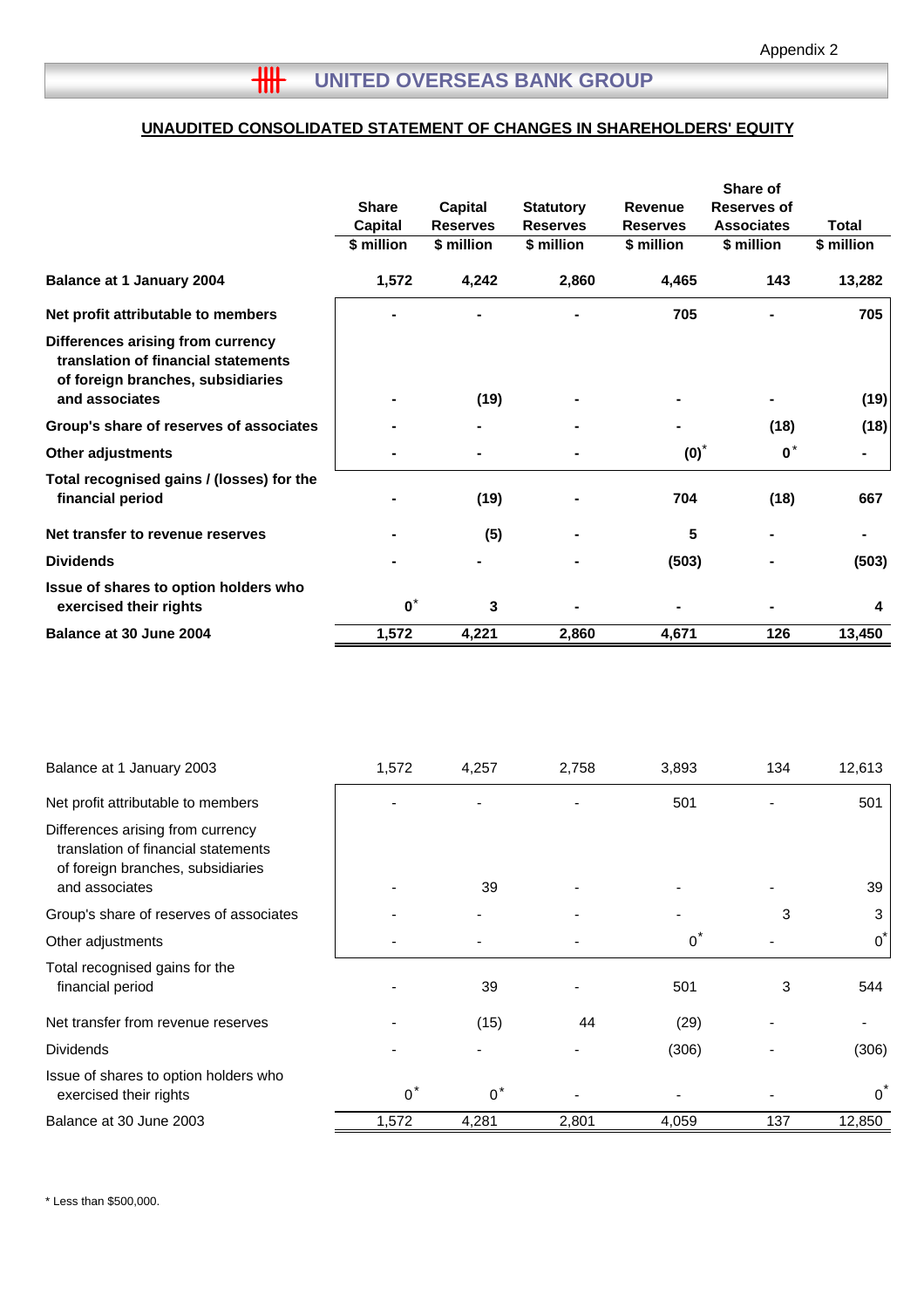## **UNAUDITED CONSOLIDATED STATEMENT OF CHANGES IN SHAREHOLDERS' EQUITY**

|                                                                                                                                 | <b>Share</b><br><b>Capital</b><br>\$ million | Capital<br><b>Reserves</b><br>\$ million | <b>Statutory</b><br><b>Reserves</b><br>\$ million | <b>Revenue</b><br><b>Reserves</b><br>\$ million | Share of<br>Reserves of<br><b>Associates</b><br>\$ million | Total<br>\$ million |
|---------------------------------------------------------------------------------------------------------------------------------|----------------------------------------------|------------------------------------------|---------------------------------------------------|-------------------------------------------------|------------------------------------------------------------|---------------------|
| <b>Balance at 1 April 2004</b>                                                                                                  | 1,572                                        | 4,225                                    | 2,860                                             | 4,822                                           | 142                                                        | 13,620              |
| Net profit attributable to members                                                                                              |                                              |                                          |                                                   | 347                                             |                                                            | 347                 |
| Differences arising from currency<br>translation of financial statements<br>of foreign branches, subsidiaries<br>and associates |                                              | (1)                                      |                                                   |                                                 |                                                            | (1)                 |
| Group's share of reserves of associates                                                                                         |                                              |                                          |                                                   |                                                 | (16)                                                       | (16)                |
| <b>Other adjustments</b>                                                                                                        |                                              |                                          |                                                   | $\mathbf{0}^*$                                  | $(0)*$                                                     | ۰                   |
| Total recognised gains / (losses) for the<br>financial period                                                                   |                                              | (1)                                      |                                                   | 348                                             | (16)                                                       | 331                 |
| Net transfer to revenue reserves                                                                                                |                                              | (5)                                      |                                                   | 5                                               |                                                            |                     |
| <b>Dividends</b>                                                                                                                |                                              |                                          |                                                   | (503)                                           |                                                            | (503)               |
| Issue of shares to option holders who<br>exercised their rights                                                                 | $\mathbf{0}^*$                               | 3                                        |                                                   |                                                 |                                                            | 3                   |
| Balance at 30 June 2004                                                                                                         | 1,572                                        | 4,221                                    | 2,860                                             | 4,671                                           | 126                                                        | 13,450              |

| Balance at 1 April 2003                                                                                                         | 1,572 | 4,277         | 2,758 | 4,157 | 131 | 12,894   |
|---------------------------------------------------------------------------------------------------------------------------------|-------|---------------|-------|-------|-----|----------|
| Net profit attributable to members                                                                                              |       |               |       | 239   |     | 239      |
| Differences arising from currency<br>translation of financial statements<br>of foreign branches, subsidiaries<br>and associates |       | 18            |       |       |     | 18       |
| Group's share of reserves of associates                                                                                         |       |               |       |       | 6   | 6        |
| Other adjustments                                                                                                               |       |               |       | $0^*$ |     | 0        |
| Total recognised gains for the<br>financial period                                                                              |       | 18            |       | 239   | 6   | 262      |
| Net transfer from revenue reserves                                                                                              |       | (14)          | 44    | (30)  |     |          |
| <b>Dividends</b>                                                                                                                |       |               |       | (306) |     | (306)    |
| Issue of shares to option holders who<br>exercised their rights                                                                 | $0^*$ | *<br>$\Omega$ |       |       |     | $\Omega$ |
| Balance at 30 June 2003                                                                                                         | 1,572 | 4,281         | 2,801 | 4,059 | 137 | 12,850   |